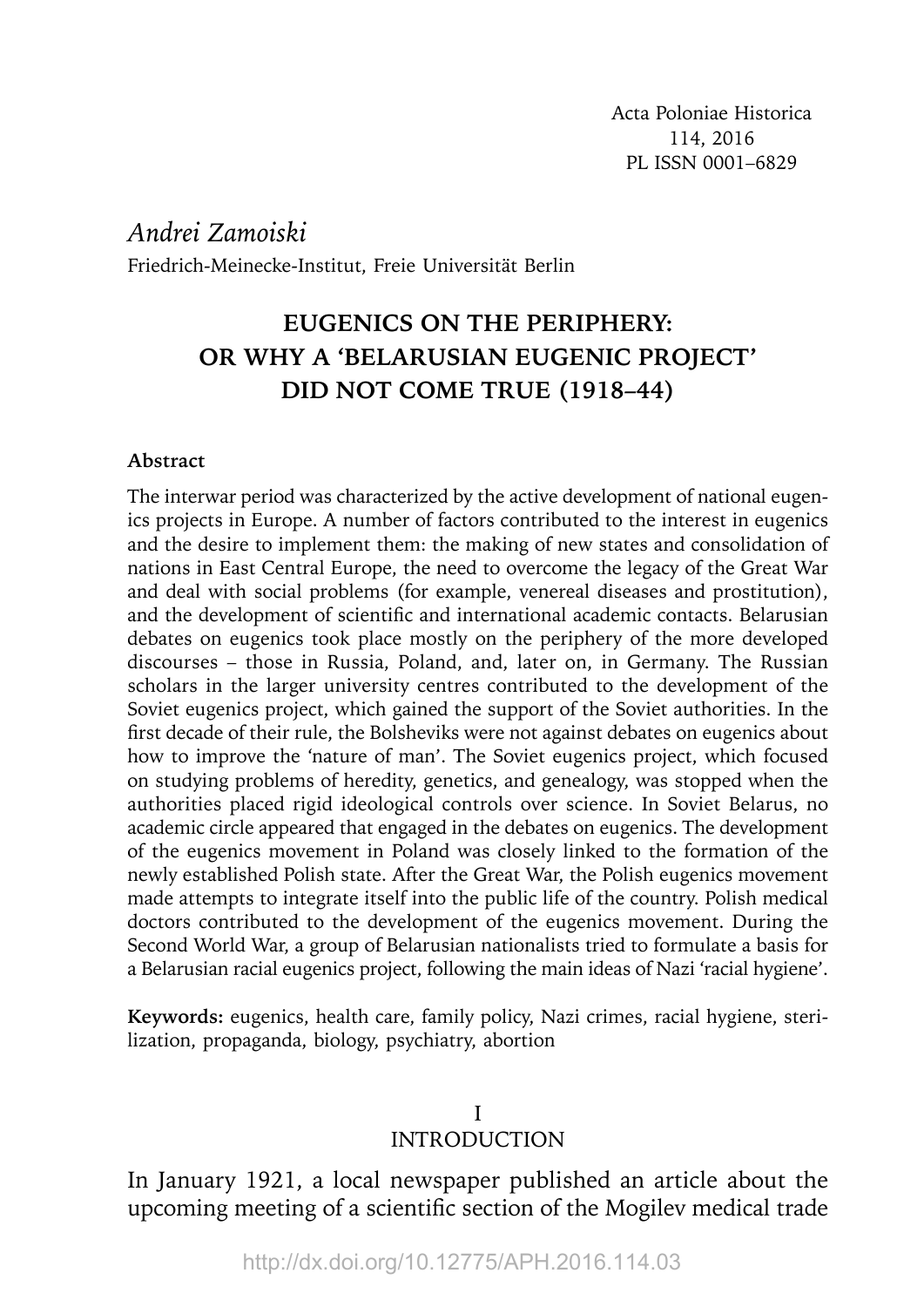union. One topic was devoted to eugenics and its role in science. Eugenics was characterized as "a new trend in the science of medicine that could improve human nature". The report promised to be of great interest to the audience.<sup>1</sup> However, it is unknown how the city's medical community received this lecture. Earlier, the same newspaper had reported briefly that a lecture on abortion provoked lively debates, which ended unexpectedly because the electricity was suddenly cut off.2 These short articles by an unknown author testify to scholarly interest among the medical community of the city of Mogilev [in Belarusian: Marinev in debates on eugenics. However, it is difficult to say exactly who the lecturer was, i.e. whether he was a local or a visiting physician. It is also unclear what groups of medical experts (for example, gynaecologists or psychiatrists) took part in the meeting and were actually interested in eugenic practices.

It is necessary to admit that references to debates on eugenics in Soviet Belarus (officially: the Belarusian Soviet Socialist Republic, or BSSR) in the interwar period are very rare. At first glance, one might have the mistaken idea that eugenics did not manage to gain any adherents in Belarus, and that there was no basis for any eugenics movement at all. The republic lacked an institutional centre for eugenics, and all the experts worked in other Soviet republics, above all in Russia and Ukraine. However, Russian, Soviet, and Polish eugenics projects, as well as Nazi ideas of *Rassenhygiene* [racial hygiene], had an impact on debates on eugenics and influenced some groups in Belarus.

The case of Belarus is interesting because of the particular historical development of this former western border area of the Russian Empire. The territory of the present-day Republic of Belarus was divided between the Soviet republics and the Polish state. Until 1924, the above-mentioned city of Mogilev belonged to the Russian Soviet Federative Socialist Republic (RSFSR). This industrial city with a rich Jewish community located in eastern Belarus was the centre of the former Mogilev province (guberniya) of the Russian Empire. In Soviet Belarus, the city was known for its large psychiatric hospital, established before 1914 in the suburb Pechersk.

In the 1920s, eugenics was tolerated in the Soviet Union. However, in the next decade, it was fiercely attacked for political and ideological

<sup>1 &#</sup>x27;Po Mogilevu. Sredi vracheĭ', *Sokha i molot* (Mogilev), 15 (22 Jan. 1921), 4. <sup>2</sup>*Ibidem*, 7 (19 Jan. 1921), 2.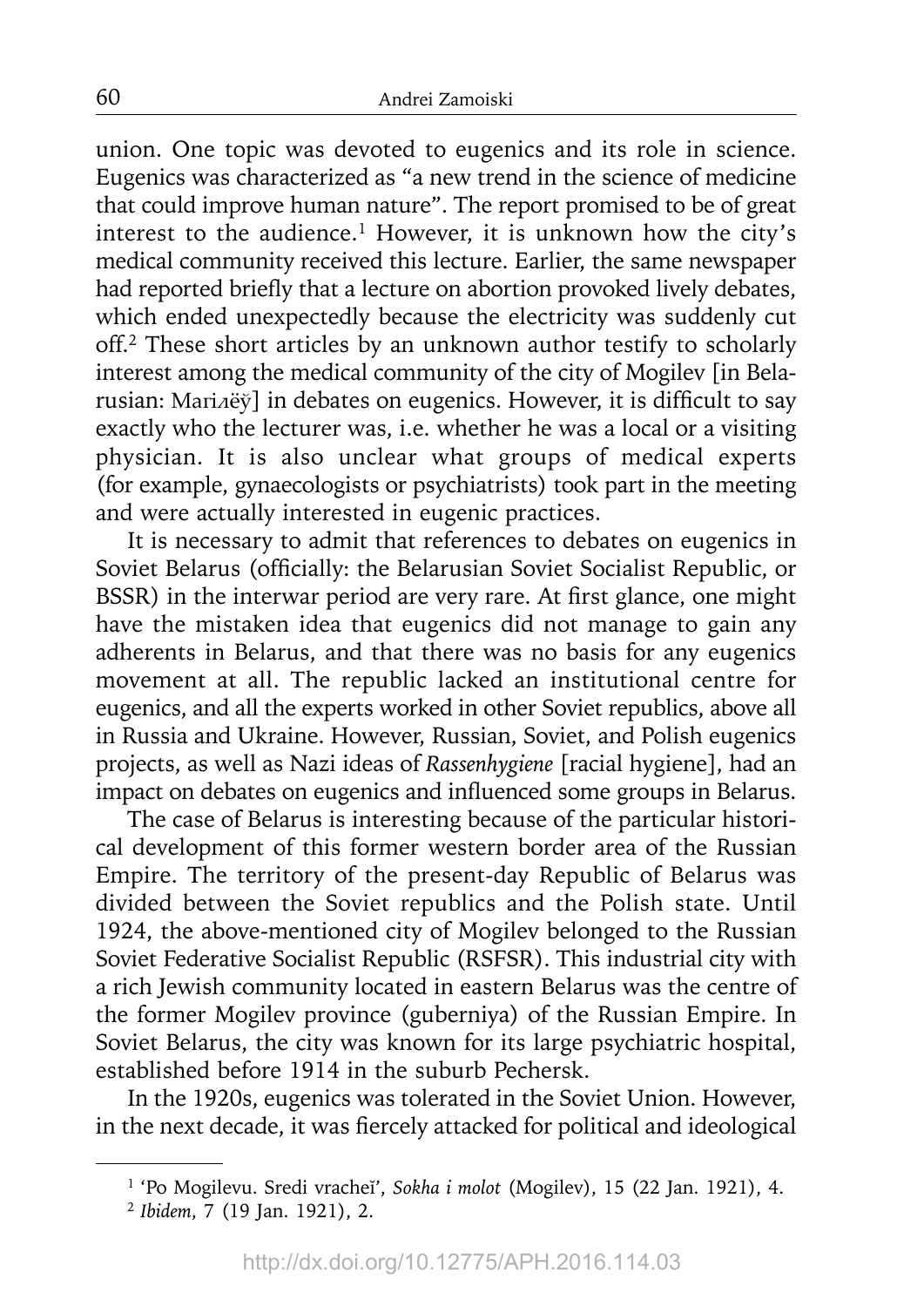reasons. In September 1939, Soviet troops entered eastern Poland, where a eugenics movement had developed unhindered in the interwar years. Between 1941 and 1944, these territories were occupied by the Third Reich. The Nazi regime implemented an exterminatory policy dictated by the theory of *Rassenhygiene* and a forced euthanasia program (the so-called *Aktion T4*).3 In Minsk (Novinki) and Mogilev (Pechersk), members of *Einsatzgruppe B* exterminated mentally ill patients of the local psychiatric hospitals in 1941.These people (whose names still, on the whole, remain unknown, as the lists of patients were not preserved) became the first victims of the Nazis' experiments with new techniques of industrial murder (e.g. killing with explosives and gas chambers) that were discussed during Heinrich Himmler's visit to Minsk in 1941.4

In the turbulent era of the interwar period, certain groups among the local population were ready to accept and popularize eugenic ideas and theories. However, an independent Belarusian eugenics project was not established, despite attempts by some Belarusian collaborators to discuss it publicly during the Nazi occupation.

In this paper, the term 'eugenics' denotes different eugenicsoriented ideas and debates circulating in Belarus. Scholars agree that eugenics includes a variety of social movements, ways of thinking and policies. In the pre-war and interwar periods, adherents of eugenics were interested in factors affecting inheritance as well as means of improving hereditary characteristics. Alongside 'positive' eugenics, ideas of 'negative' eugenics gained supporters in various countries across the globe. They were attracted by the idea of 'controlling' the reproduction of certain groups of people by means of sterilization, abortion, etc. Nazi crimes (euthanasia, sterilization, and experiments on human beings) discredited eugenics once and for all.<sup>5</sup> One can

<sup>3</sup> See Maike Rotzoll *et al.* (eds.), *Die nationalsozialistische 'Euthanasie'-Aktion 'T4' und ihre Opfer: Geschichte und ethische Konsequenzen für die Gegenwart* (Paderborn, 2010).

<sup>4</sup> See Christian Gerlach, *Kalkulierte Morde. Die deutsche Wirtschafts- und Vernichtungspolitik in Weißrußland 1941 bis 1944* (Hamburg, 1998); Wolfgang Curilla, *Die deutsche Ordnungspolizei und der Holocaust im Baltikum und in Weissrussland* (Paderborn, 2006); Ulrike Winkler and Gerrit Hohendorf, '"Nun ist Mogiljow frei von Verrückten". Die Ermordung der PsychiatriepatientInnen in Mogilew 1941/42', in Babette Quinkert, Philipp Rauh and Ulrike Winkler (eds.), *Krieg und Psychiatrie 1914–1950, Beiträge zur Geschichte des Nationalsozialismus* (Göttingen, 2010), 75–103; Peter Longerich, *Heinrich Himmler: A Life* (Oxford, 2012).

<sup>5</sup> See Paul Weindling, *Nazi Medicine and the Nuremberg Trials: From Medical War Crimes to Informed Consent* (New York, 2005).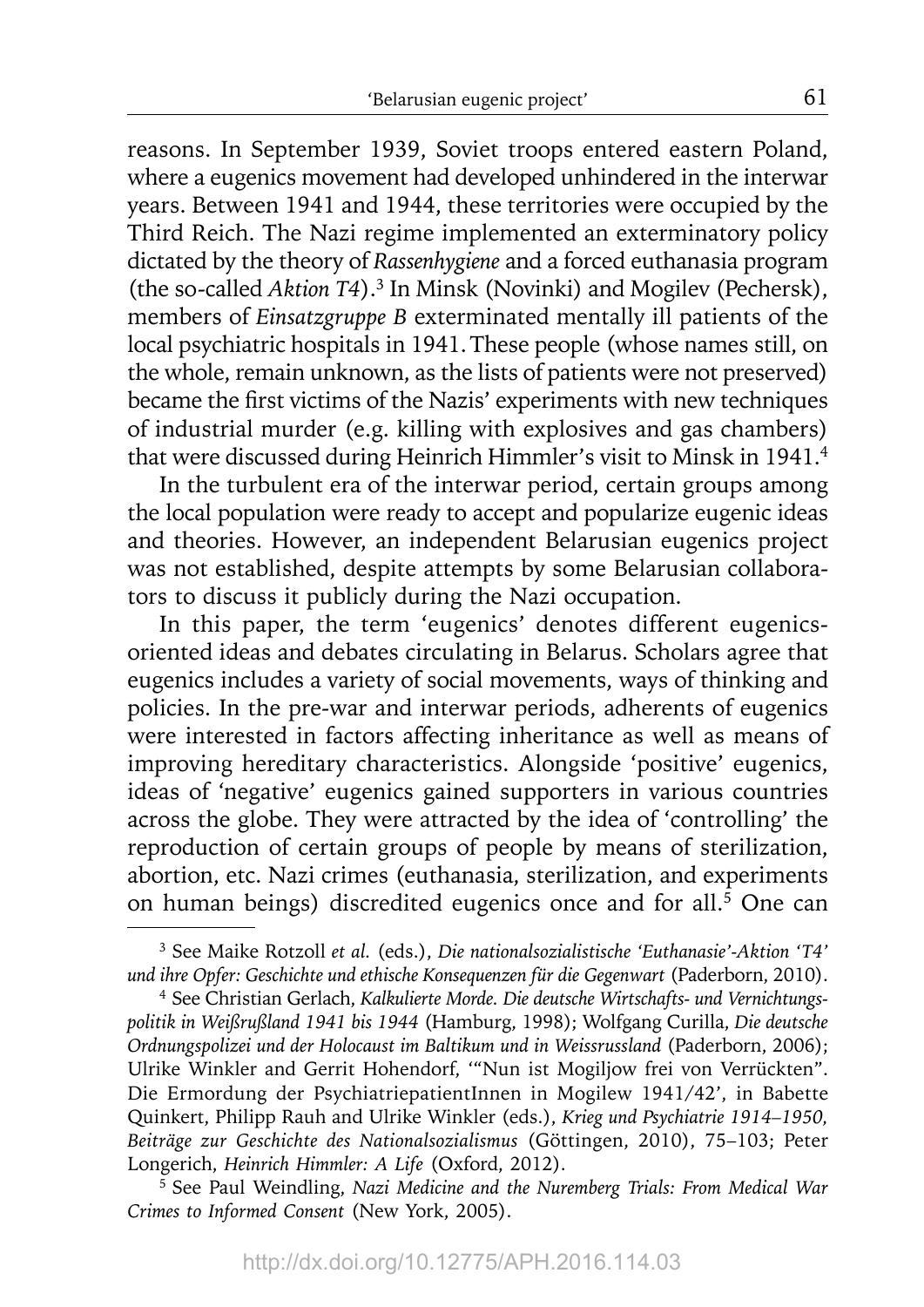argue about the reasons for the popularity of the eugenics movement in different countries. Eugenics programmes were heavily dependent on the national context and eugenics projects in neighbouring European countries differed significantly.<sup>6</sup>

The current historiography of eugenics is very rich. Historians have undertaken comparative studies of eugenics movements in different countries, including Russia and the Soviet Union.7 Russian historians have written on eugenic ideas in the Soviet Union, the role of eugenics in Soviet science, and its relationship with genetics, genealogy, and other areas.<sup>8</sup> Researchers have studied the history of the eugenics movement in interwar Poland and debates on questions of race, abortion, and sterilization, and analysed eugenics programmes.<sup>9</sup> By contrast, in Belarusian historiography, eugenics has not yet been studied. In the country where the Nazis used brutal methods against different groups of the local population (Jews, Roma, and mentally ill people), the spread of eugenic ideas in the pre-war period and the role of Belarusian collaborationists popularizing eugenic ideas have not attracted the attention of researchers. The German-Belarusian project *Kranken- und Behindertenmorde in Weißrussland 1941–1944* [The extermination of mentally ill and disabled people in Belarus in 1941–4] on Nazi crimes in the Belarusian territories was the first to initiate discussion on this topic.<sup>10</sup>

8 Evgeniĭ Pchelov, *Rodoslovnaya genial'nosti: iz istorii otechestvennoĭ nauki 1920-kh gg.*  (Moskva, 2008); Vasiliĭ Babkov, *Zarya genetiki cheloveka. Russkoe evgenicheskoe dvizhenie i nachalo genetiki cheloveka* (Moskva, 2008).

<sup>9</sup> Maciej Górny, Wielka wojna profesorów: nauki o człowieku (1912–1923) (Warszawa, 2014); Magdalena Gawin and Kamila Uzarczyk (eds.), *Eugenika – biopolityka – państwo: z historii europejskich ruchó w eugenicznych w pierwszej połowie XX w.* ( Warszawa, 2010); Michał Musielak, *Sterylizacja ludzi ze względów eugenicznych w Stanach Zjednoczonych, Niemczech i w Polsce (1899–1945)* (Poznań, 2008).

10 Andrei Zamoiski, 'Eugenik und "Rassenhygiene" im weißrussisch-sowjetischpolnisch-deutschen Spannungsfeld', in Alexander Friedman and Rainer Hudemann (eds.), *Diskriminiert – vernichtet – vergessen. Behinderte in der Sowjetunion, unter* 

<sup>6</sup> Marius Turda and Paul Weindling, 'Eugenics, Race and Nation in Central and Southeast Europe 1900—1940: A Historiographic Overview', in *iidem* (eds.), *'Blood and Homeland': Eugenics and Racial Nationalism in Central and Southeast Europe, 1900–1940* (Budapest, 2007), 1–20.

<sup>7</sup> Mark Adams, 'Eugenics in Russia. 1900–1940', in *idem* (ed.), *The Wellborn Science. Eugenics in Germany, France, Brazil and Russia* (New York and Oxford, 1990), 153–216; Loren Graham, 'Science and Values. The Eugenics Movement in Germany and Russia in the 1920's', *American Historical Review*, lxxxii, 5 (1977), 1133–64.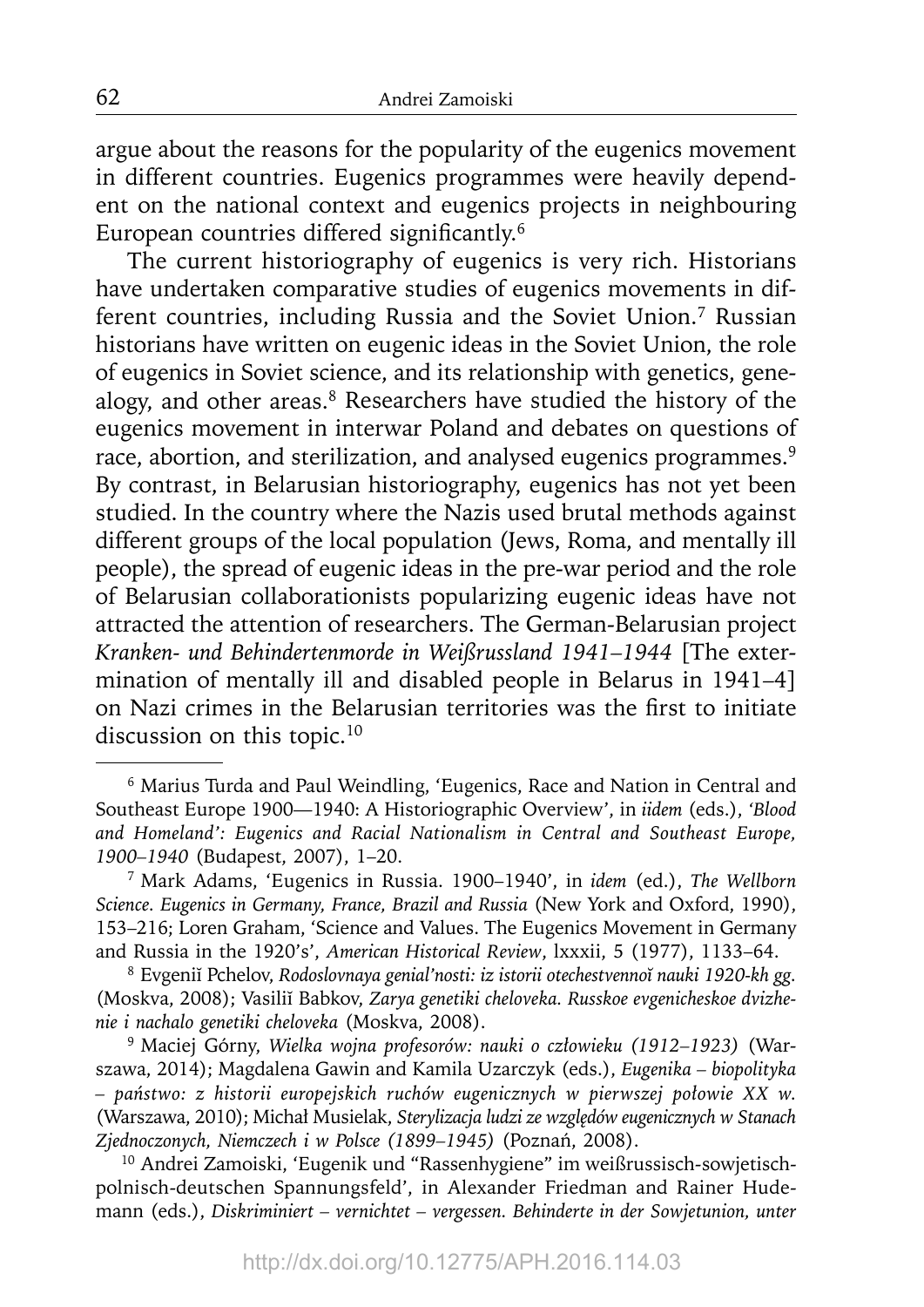This article attempts to explain why, in the Belarusian case, eugenics projects did not manage to win many adherents and no eugenics movement was established. It studies how eugenics movements in the Soviet Union and Poland affected Belarusians in the interwar period, what eugenic ideas attracted people and appeared in debates, and what topics and problems eugenicists in the Belarusian lands focused on. Also of interest are the eugenic ideas of Belarusian collaborators, who attempted to indoctrinate young people during the Nazi occupation.

#### II

## AN 'UNBORN' BELARUSIAN POLITICAL EUGENIC PROJECT?

In the Russian Empire, eugenic ideas were discussed within academic communities. Yet, a eugenics movement did not appear before the Great War.<sup>11</sup> It is difficult to define exactly when eugenics and eugenics-related ideas reached the western provinces of the Russian Empire, in particular the Minsk, Mogilev, and Grodno guberniyas. The main obstacle was the lack of higher educational and research institutions where supporters of new trends in science such as eugenics could cluster together. Potential adherents included physicians, who had access to professional literature published abroad. Literature on human heredity and degradation could circulate among medical doctors, who took part in the abstinence movement and fought sexually transmitted diseases and prostitution. However, even members of the Minsk Medical Society did not pay much attention to the questions of heredity and degradation, focusing mainly on problems of sanitary work, dermatology, surgery, etc.12

The Russian revolutions of 1917, the collapse of the Russian Empire, and the re-establishment of scholarly contacts cut during

*nationalsozialistischer Okkupation und im Ostblock 1917–1991* (Stuttgart, 2016), 341–53.

<sup>&</sup>lt;sup>11</sup> Björn Felder, 'Rasovaya gigiena v Rossii, Evgeniĭ Alekseevich Shepilevskiĭ (1857–1920) i zarozhdenie evgeniki v Rossiĭskoĭ imperii', *Istoriko-biologicheskie issledovaniya*, iv, 2 (2012), 39–60.

<sup>12</sup> Natsyyanal'ny histarychny arkhiw Belarusi [National Historical Archives of Belarus], f.  $[$ fond] 502, op.  $[$ opis' – series] 1, d.  $[$ delo – folder] 62, l.  $[$ list – page] 3, Moiseĭ Polyak, 'Brief review of the 50 years activity of the Minsk Medical Society (1867–1917)'.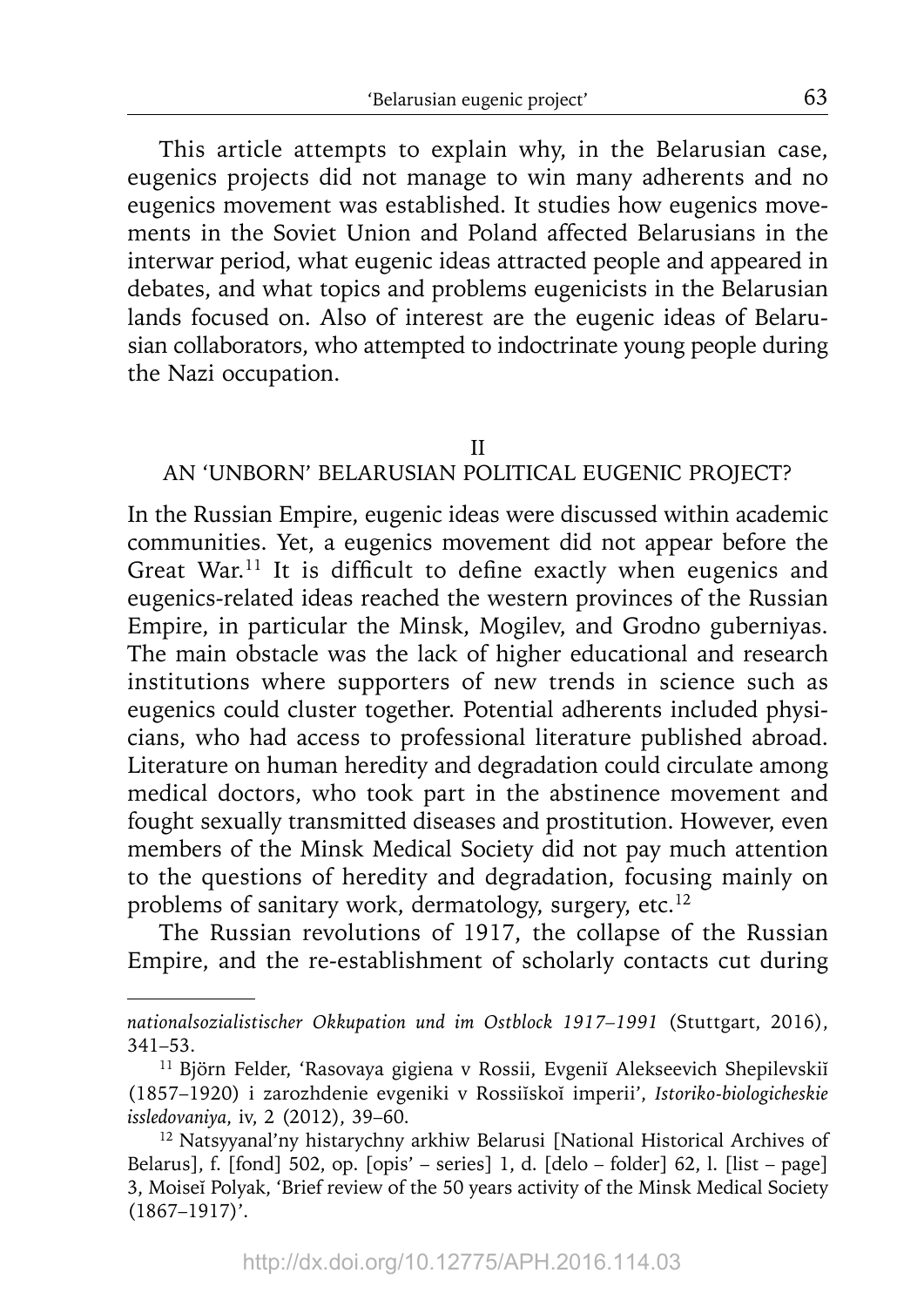the Great War all helped initiate a new period of scientific development that included theories on improving human nature. According to Paul Weindling, eugenics was a crucial factor in the transformative processes of democratization and national self-determination that emerged in the wake of the Great War. Debates on eugenics paralleled the emergence of nationalist movements, with activists stressing biological, ethnic, or racial identities.<sup>13</sup> In the Baltic region, one can see how eugenics could enter the political and social agenda in the nation states of Lithuania, Latvia, and Estonia that emerged on the ruins of the Russian Empire. In each republic, distinct national eugenics movements were established.14 The First World War and resulting political transformations fostered an interest in 'race issues' (i.e. the 'racial purity' of the nation) in the region, which Polish and Ukrainian scholars discussed.15

In Belarus, some political activists connected to the Belarusian national movement were involved in debates on eugenics, especially on degeneration. For example, the programme of *Belaruskaya Khrystsiyanskaya Demakratyya* (BKhD) [Belarusian Christian Democracy], published in Minsk in 1920, focused on the questions of a healthy marriage, family, and social morality. Christian Democrats were opposed to marriages with the mentally ill and abortions. Their programme reflected the position of the Catholic Church in supporting a healthy family.16 After the capture of Minsk by the Bolsheviks in 1920, BKhD activities were banned. Under the Soviet regime, no other political and ideological alternatives were tolerated. Within their national policy, the Bolsheviks fostered the construction of

<sup>&</sup>lt;sup>13</sup> Paul Weindling, 'Race, Eugenics and National Identity in the Eastern Baltic: From Racial Surveys to Racial States', in Björn Felder and Paul Weindling (eds.), *Baltic Eugenics. Bio-Politics, Race and Nation in Interwar Estonia, Latvia and Lithuania 1918–1940* (Amsterdam and New York, 2013), 33.

<sup>&</sup>lt;sup>14</sup> Ken Kalling, 'The Application of Eugenics in Estonia 1918–1940', in Felder and Weindling (eds.), *Baltic Eugenics*, 49–82; Vladimirs Kuznecovs, 'Latvian Psychiatry and Medical Legislation of the 1930s and the German Sterilisation Law', *ibidem*, 147–68; Björn Felder and Arūnas Germanavičius, 'Eugenics against State and Church: Juozas Blažys (1890–1939), Eugenics, Abortion and Psychiatry in Interwar Lithuania 1918–1940', *ibidem*, 202–32.

<sup>15</sup> Maciej Górny, '*World War One and National Characterology in East-Central Europe*', *ibidem*, 246.

<sup>16</sup> Adam Stankevich, *Z Bogam da Belarusi. Zbor tvoraw* (Vilnius, 2008), 514.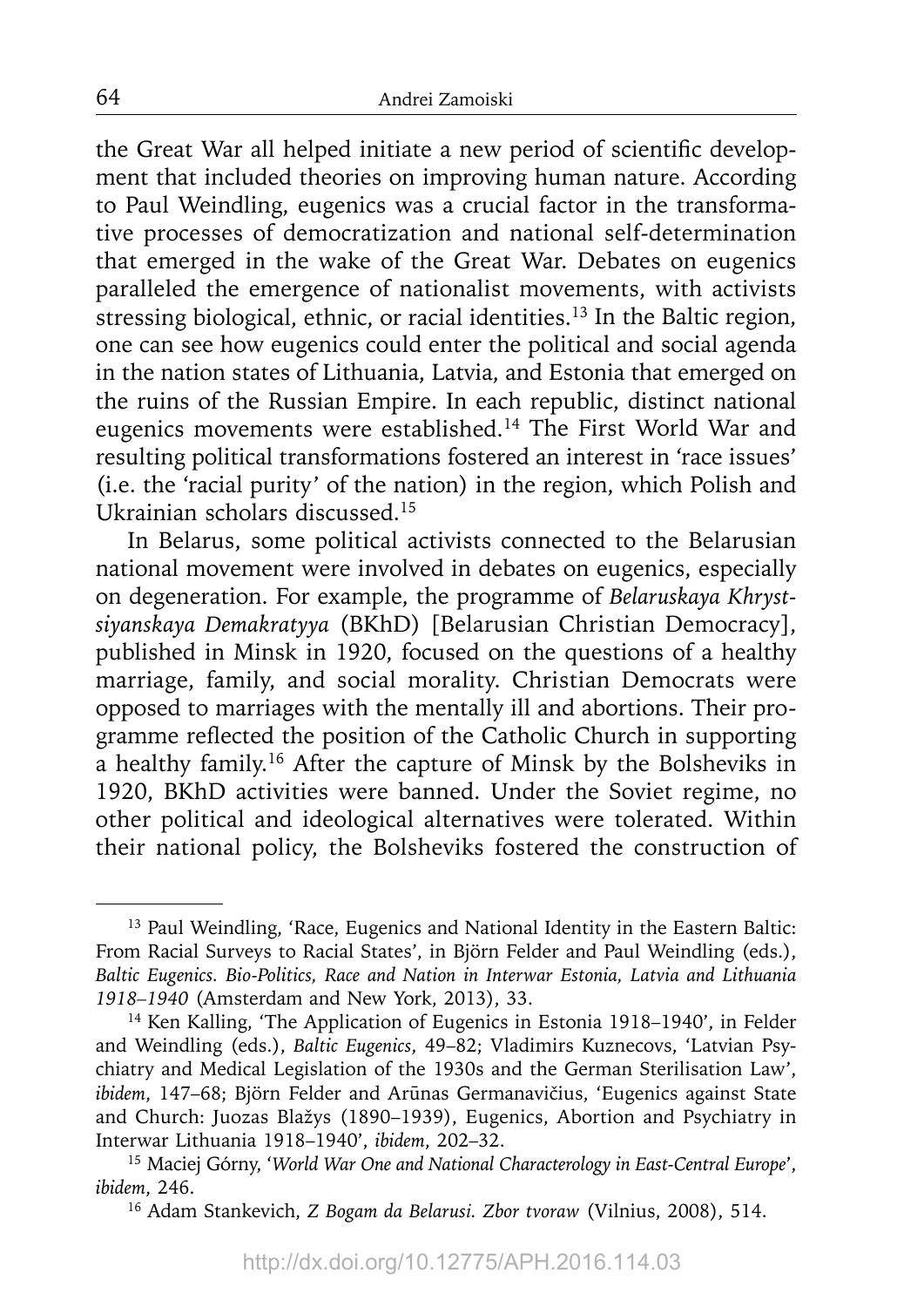a new Belarusian national identity.17 The Belarusians received their own Soviet republic and a network of Belarusian institutions; schools were established as part of the policy of so-called 'Belarusization'.18 In 1921, a new Belarusian State University was founded in Minsk to produce national cadres for the republic. Leading experts in different fields of research were invited to Soviet Belarus. There was no place for a discussion of a 'Belarusian race' on the Belarusian elites' agenda: it did not fit this multi-national region, where Belarusians, Russians, Poles, and Jews lived together. At the end of the 1920s, a change in nationality policy took place and the Soviet regime began its campaign against so-called 'national democrats'. Many Belarusian intellectuals were accused of counterrevolutionary activities, mainly in spreading Belarusian nationalism within research and educational institutions, schools, etc. Over the next decade, many representatives of the Belarusian intelligentsia suffered greatly at the hands of the Soviet regime.<sup>19</sup>

#### III

## THE CITY OF MOGILEV AS A POTENTIAL CENTRE OF EUGENICS?

As we have seen, Mogilev was a city where at least some medical doctors showed an interest in eugenics. Medical doctors and *zemstvo* activists (who worked on the elected district councils in prerevolutionary Russia) were free to develop an interest in modern ideas from the West. They took part in campaigns against tuberculosis, alcoholism, and sexually transmitted diseases. The Mogilev *zemstvo* worked with an expert greatly interested in eugenics issues. At the turn of 1917–18, a local psychiatrist, Eugeniĭ Kopystinskiĭ (1879–1967), prepared a report on the reorganization of psychiatric institutions in the Mogilev province, which was published as

<sup>17</sup> Per Anders Rudling, *Rise and Fall of Belarusian nationalism. 1906–1930* (Pittsburgh, 2015), 163.

<sup>18</sup> More detailed, see Nicholas Vakar, *Belorussia: the Making of a Nation. A Case Study* (Cambridge, 1956); Helena Głogowska, *Białoruś 1914–1929: kultura pod presją polityki* (Białystok, 1996).

<sup>19</sup> See Eugeniusz Mironowicz, *Białoruś* (Warszawa, 2007); Rastsislav Platonav, *Byelarus' u mizhvayenny pyeryyad: Staronki palitychnay historyi v svyatlye archiwnykh krynits* (Minsk, 2001); Tat'yana Prots'ko, *Stanovlenie Sovetskoĭ Totalitarnoĭ Sistemy v Belarusi (1917–1941 gg.)* (Minsk, 2002).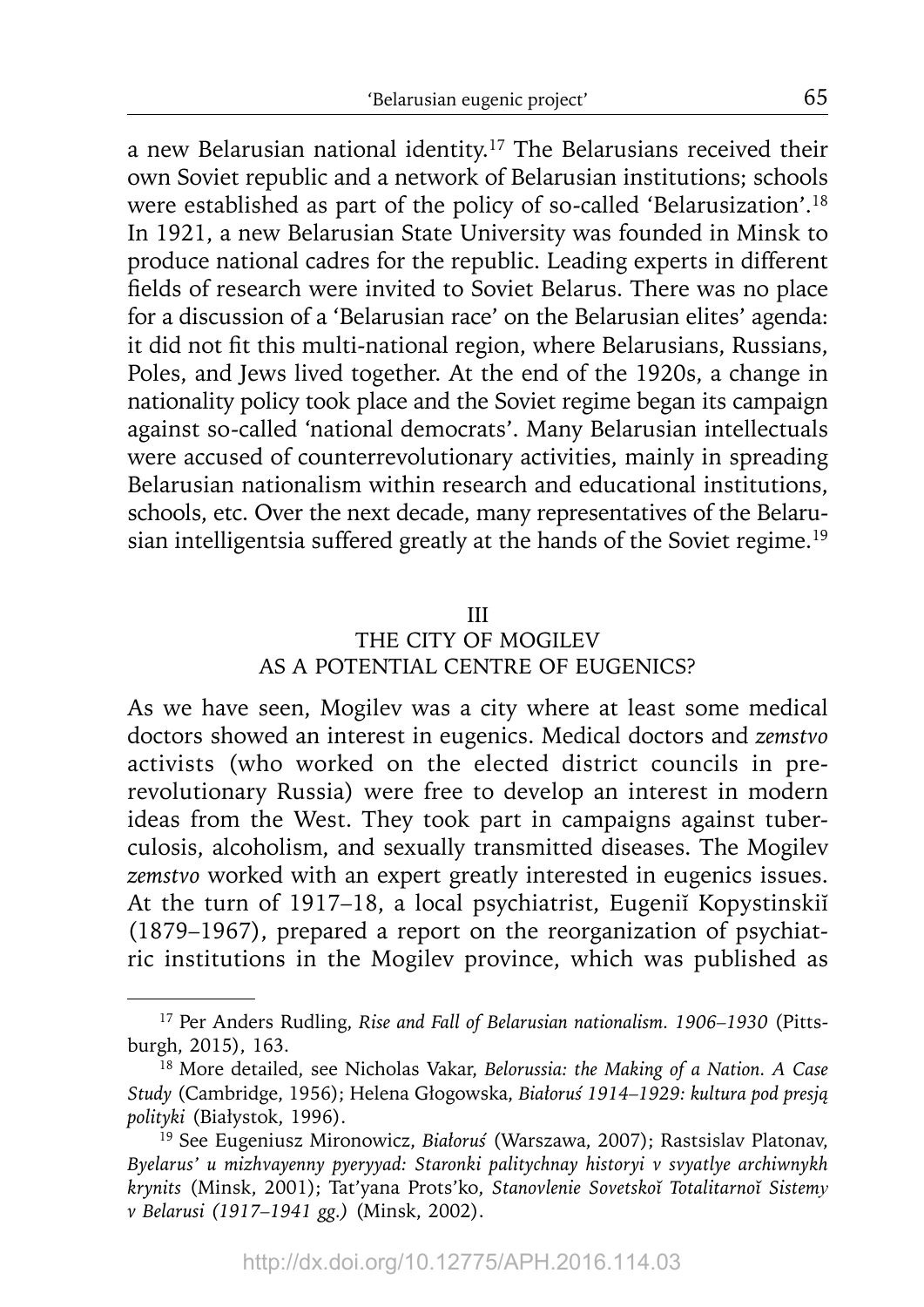a brochure by the Mogilev *zemstvo*. Kopystinskiĭ was born in Biała Podlaska in Lublin province and studied at Moscow University. Here, he had been a student of the famous Russian scholar Vladimir Bekhterev (1857–1927), a director of the Psychoneurological Institute in St. Petersburg. Being familiar with eugenic theories, Kopystinskiĭ discussed the negative consequences of breeding between mentally ill and non-mentally ill people. Speaking against the 'degeneration of the population', he proposed carrying out broad educational work among the population of the province with the help of clubs, theatre, concerts, and cinema.20 There is no information on how the local authorities reacted to this proposition. It is obvious that during the period of political unrest in this region Kopystinskiĭ's suggestions could not be realized. Why he finally left the city of Mogilev is still unknown. His departure was probably closely related to his political activity in the Party of Socialist Revolutionaries (the SRs).<sup>21</sup> During the 1917 Revolution, he played an active role in the political life of the city of Mogilev; he took part in the elections to the city council.22 After the Bolsheviks started to suppress their political opponents, including the SRs, he decided to change his place of residence. The psychiatrist's further activities were linked to the Kiev medical institute and a psychiatric hospital. We do not know whether he stayed in contact with experts in eugenics such as Oleksiĭ Krontovskyĭ (1855–1933), founder of *Byuro z vyvchennya spadkovosti lyudyny* [The Bureau for Studies in Human Heredity] in Kiev.23 Kopystinskiĭ abandoned the topic which had previously inspired him. Later, he became author of a textbook on psychiatry in Ukrainian, published in 1929.<sup>24</sup> In the mid-1930s, he visited and examined psychiatric hospitals in

<sup>20</sup> Evgeniĭ Kopystinskiĭ, *Zadachi Mogilevskogo Gubernskogo Zemstva v oblasti organizatsii psikhiatricheskoĭ pomoshchi naseleniyu Mogilevskoĭ gubernii v Belorussii* (Mogilev, 1918), 23.

<sup>21</sup> See Elizabeth White, *The socialist alternative to Bolshevik Russia: the Socialist Revolutionary Party, 1921–1939* (London and New York, 2011).

<sup>22</sup> Alekseĭ Vorob'ev, 'Deyatel'nost' éserovskikh organizaciĭ na territorii Belarusi vesnoĭ-letom 1917 goda', *Vestnik Mahilyovskaga dzyarzhavnaga universyteta imja A. Kulyashova*, 4 (2000), 30. 23 Oleksiĭ Romanets', 'Yevgenika v 20-h rokakh XX st. v Ukraïni', *Nauka ta* 

*nauko znavstvo*, 3 (2010), 75.

<sup>24</sup> Yevgen Kopystynskiĭ [Evgeniĭ Kopystinskiĭ], *Nervovi ta psikhichni khvorobi: Pidruchnik dlya profesiĭnykh medychnykh shkil seredn'ogo dopomizhnogo medpersonalu* (Kyïv and Kharkiv, 1929).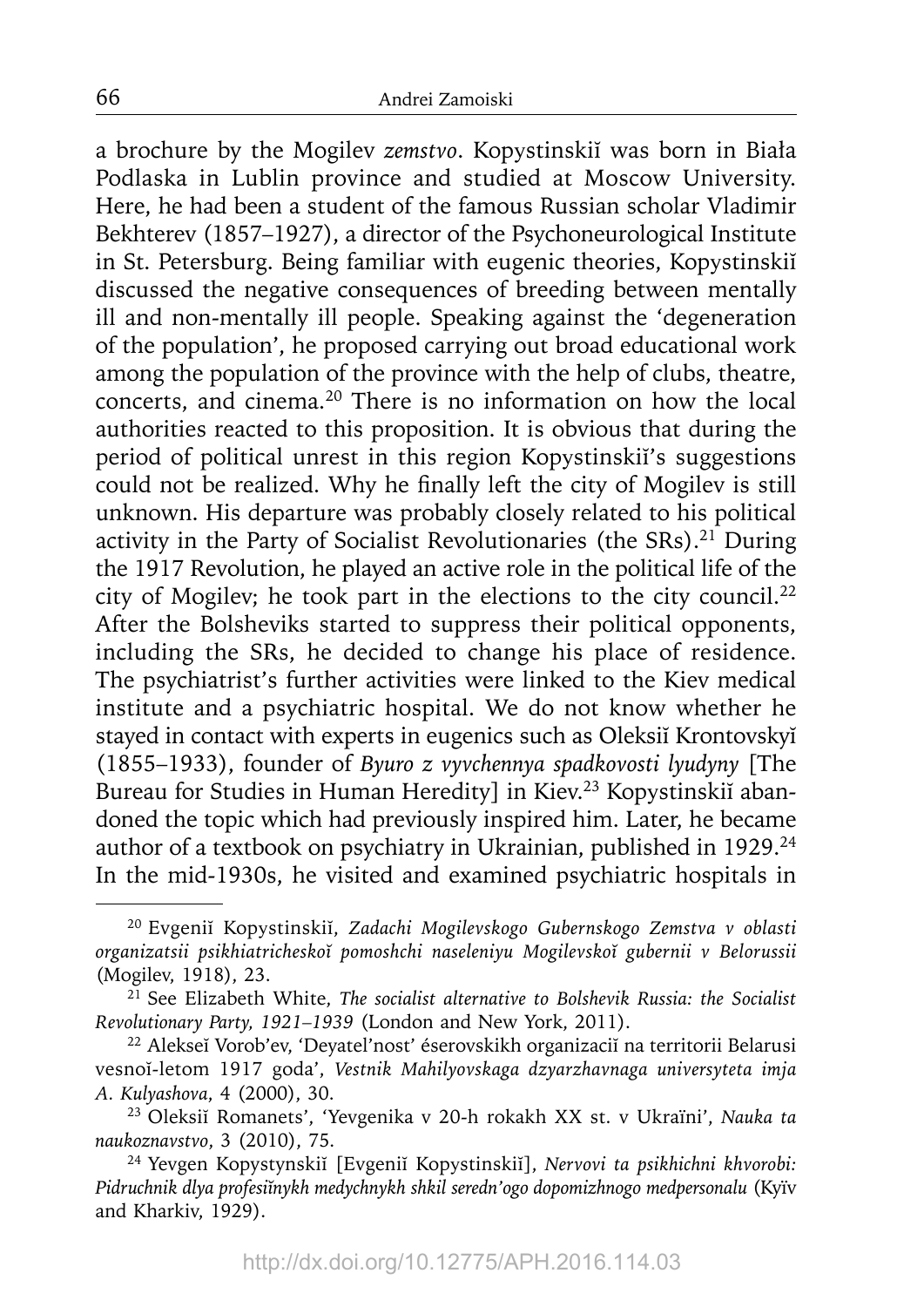Transcaucasia.25 In 1945, his testimony on the Nazis crimes against mentally ill patients in Kiev were used in the Nuremberg Trials.<sup>26</sup>

How deeply eugenic theories reached Soviet peripheries such as Mogilev remains an open question. There is no doubt that the city's medical community was in the orbit of the Russian scholarly centres of Moscow and Petrograd. The geographical proximity to both cities played a role. Revolutionary changes after 1917 facilitated a growing interest in eugenics, and ideas on creating a 'new Man' were discussed actively, not only by medical scholars, but also by other groups of Soviet intellectuals such as writers.<sup>27</sup> The early 1920s were a period of rapid development for the eugenics movement in Russia, above all in Moscow and Petrograd. Under Soviet rule, eugenics managed to be quickly institutionalized as a scientific discipline with its own periodicals, specialized societies, and research facilities.28 This was a continuation of a longer tradition of Russian and Russophone eugenics. One of the founders of Soviet eugenics, Russian scholar Nikolaĭ Kol'tsov (1872–1940), set up the Institute of Experimental Biology in Moscow in 1917. Later, in 1920, a eugenics section was established within it. This outstanding biologist became the head of the Russian Eugenics Society (REO).<sup>29</sup> The People's Commissioner of Health Nikolaĭ Semashko (1874–1949) expressed a lively interest in research in this direction. The REO published the *Russkiĭ Evgenicheskiĭ Zhurnal* (REZh) [the Russian Eugenics Journal]. The editorial board invited experts to publish their work in the field of eugenics.30 Another centre of eugenics was set up in Petrograd, where

<sup>&</sup>lt;sup>25</sup> Personal papers of Kopystinskiï are preserved in Derzhavnyĭ arkhiv mista Kieva [State Archive of the City of Kiev], Fond P-1534; 'Evgeniĭ Avgustovich Kopystinskiĭ: Nekrolog', *Zhurnal Nevrologii i Psikhiatrii imeni S. S. Korsakova*, lxviii (1968), 156–7.

<sup>26</sup> Natal'ya Lebedeva (ed.), *Nyurnbergskiĭ protsess*. *Prestupleniya protiv chelovechnosti*, v (Moskva, 1991), 239.

<sup>&</sup>lt;sup>27</sup> Yvonne Howell, 'Eugenics, Rejuvenation, and Bulgakov's Journey into the Heart of Dogness', *Slavic and East European Journal*, xxii, 4 (1978), 494–508.

<sup>28</sup> Nikolaĭ Krementsov, 'From "Beastly Philosophy" to Medical Genetics: Eugenics in Russia and the Soviet Union', *Annals of Science*, lxviii, 1 (2011), 64.

<sup>29</sup> Nikolaĭ Kol'tsov, *Kak izuchayutsya zhiznennye yavleniya* (Moskva, 1928), 41 ff.; Boris Astaurov and Pëtr Rokitskiĭ, *Nikolaĭ Konstantinovich Kol'tsov, 1872–1940* (Moskva, 1975), 100.

<sup>&</sup>lt;sup>30</sup> Some documents related to the REO activities are preserved in the archival fond A-2307 (the Chief Administration of Scientific and Museum Administrations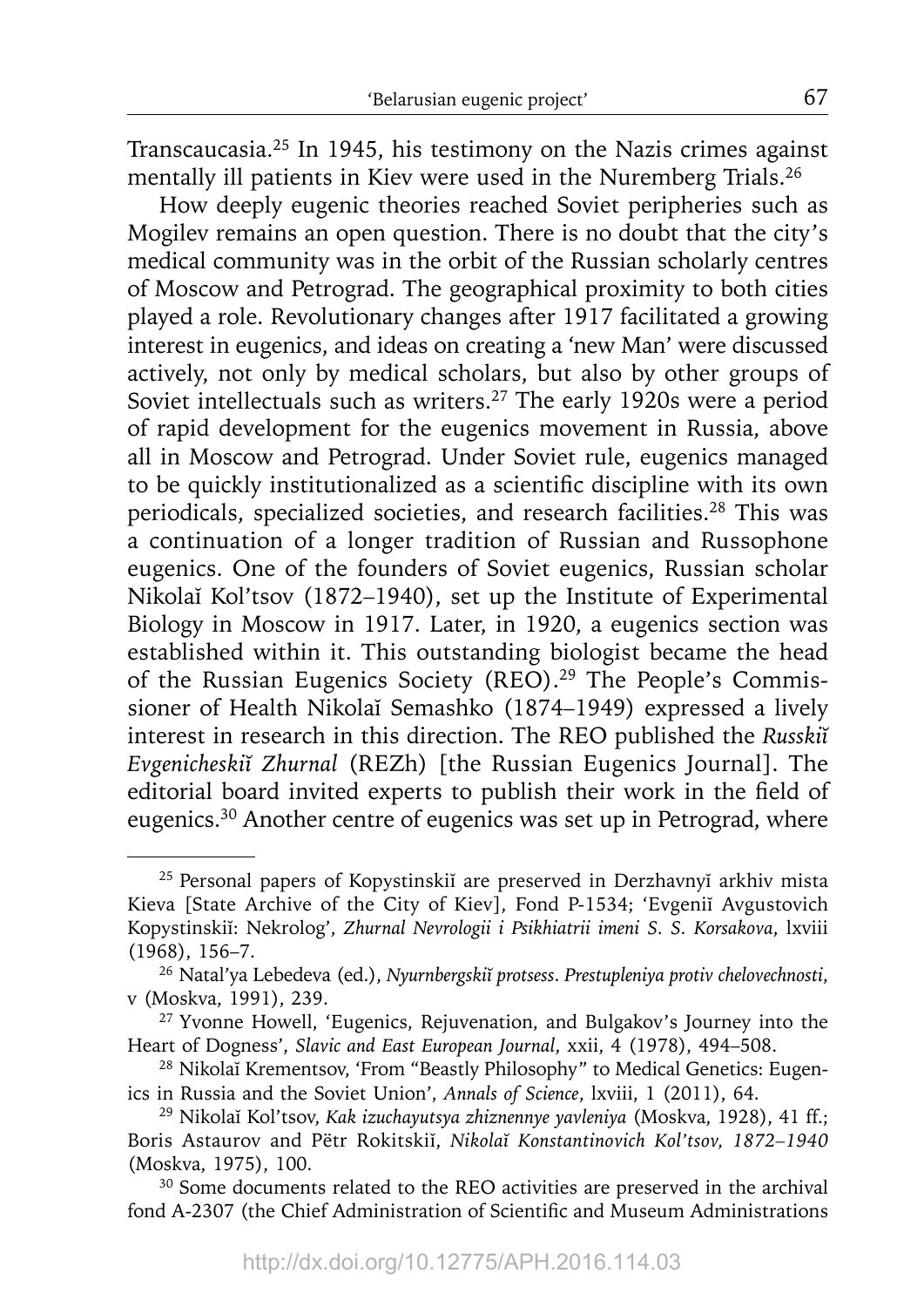the movement was grouped around the head of the Department of Genetics at the Petrograd University, Yurii Filipchenko (1882–1930). In March 1921, he founded the Bureau of Eugenics that published materials such *Izvestiya Byuro po Evgenike* [News of the Bureau of Eugenics].31 As of 1923, eugenics societies were established in Kiev, Odessa, and Saratov. They were affiliated with the REO and remained within it until it closed at the end of the decade.

Soviet eugenics combined research and educational activities, mainly focusing on the study of heredity, genetics, and genealogy. A diverse group of people were involved in debates on eugenics. Among them were psychiatrists, hygienists, venereologists, biologists, anthropologists, demographers, and geneticists.32 Many Soviet physicians were sympathetic to eugenics. According to Nikolaĭ Krementsov, for many medical doctors (psychiatrists and neurologists) who dealt with chronic diseases, eugenics offered a new research methodology within their own professional interests.<sup>33</sup> In Mogilev, this interest in eugenics in 1921 was probably linked to the activity of the local psychiatric hospital, the biggest in the region and later in the Belarusian SSR. However, there is no information on the activity of local psychiatrists in public debates on eugenics (for example, in publications in the Soviet press, REZh, etc.).

Alongside discussions on the "improvement of human nature", Soviet scholars, medical doctors, and representatives of various staterun public health institutions focused on the social determinants of health, social hygiene, prevention of illness, and the wellbeing of mothers and infants. The creation of a 'new Man with a healthy body and pure mind' was actively propagated by the first proletarian state. $34$ The development of physical training and sports activities were vigorously popularized in the Soviet Union from the 1920s. Researchers and public health institutions targeted the wellbeing of mothers and

of the Peoples Commissariat of Education of the RSFSR 'Glavnauka') in Gosudarstvennyĭ arkhiv Rossiĭskoĭ Federatsii [The State Archives of the Russian Federation, hereinafter: GARF].

<sup>31</sup> Yuriĭ Filipchenko, *Chto takoe evgenika* (Petrograd, 1921), 29.

<sup>32</sup> Adams, 'Eugenics in Russia', 169.

<sup>33</sup> Krementsov, 'From "Beastly Philosophy"', 67.

<sup>&</sup>lt;sup>34</sup> David Hoffmann, 'Bodies of Knowledge: Physical Culture and the New Soviet Man', in Igal Halfin (ed.), *Language and revolution: making modern political identities* (London and Portland, OR, 2002), 231.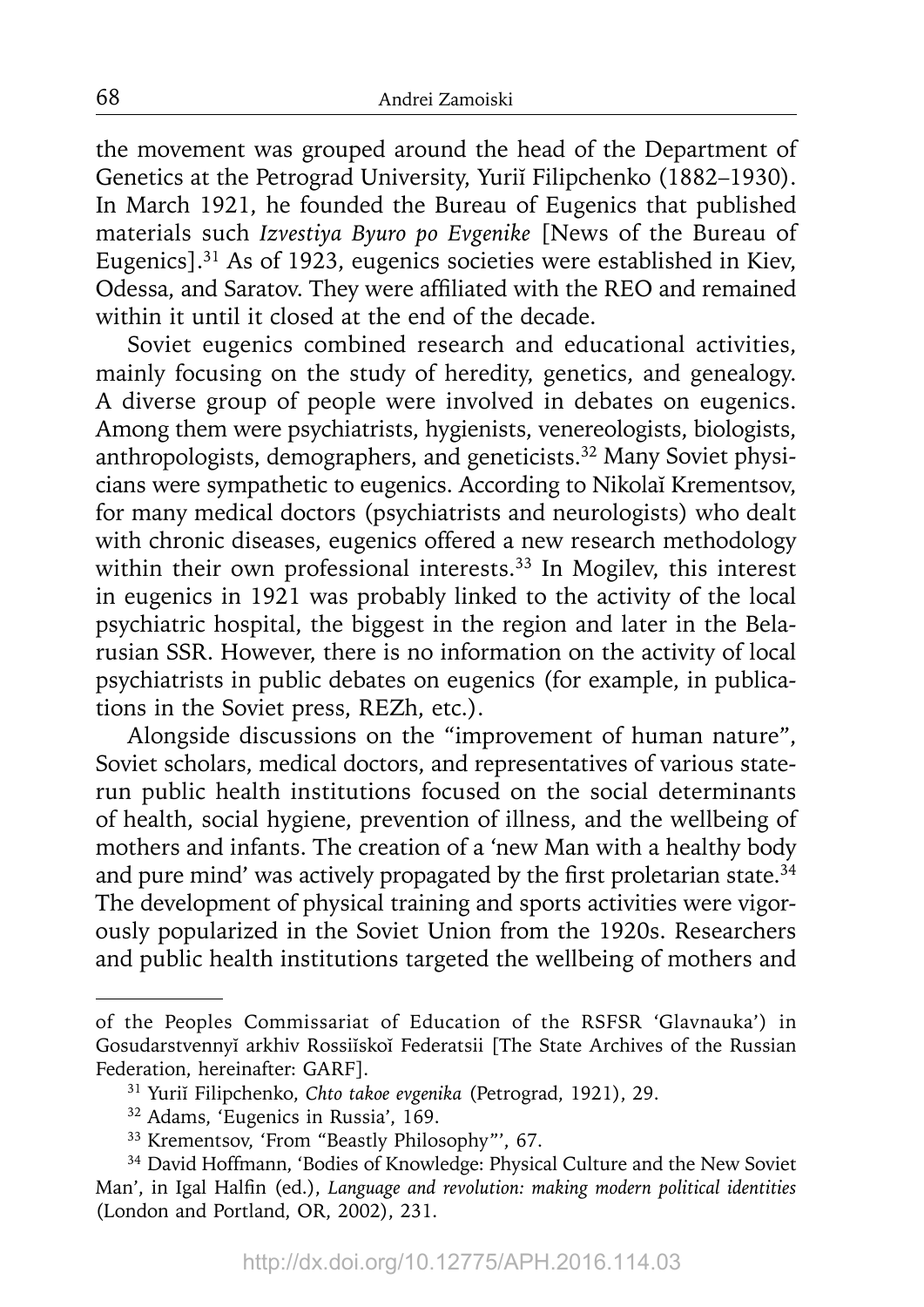infants for political and social policy reasons. Special departments called *Okhrana Materinstva i Mladenchenstva (Okhmatmlad)* [Departments for the Protection of Motherhood and Infancy] were established in order to monitor such activities.35

In the Belorussian SSR, as well as in other republics, the *Narodnyĭ Komissariat Zdravookhraneniya (Narkomzdrav)* [the People's Commissariat of Health] had to deal with practical questions on how to improve the health care system and general sanitary situation in the republic. The People's Commissar of Health of the Belarusian SSR, Mikhail Barsukov (1890–1974), publicly criticized the unsatisfactory hygiene conditions in the republic, especially in the peasants' and workers' families.<sup>36</sup> It was an urgent necessity to propagate sanitary norms among the population and to force people and various institutions (schools and kindergartens) to observe elementary sanitary standards. An active struggle against sexually transmitted diseases was undertaken in the Soviet republics. The focus was on combatting venereal diseases among the national minorities of the Soviet peripheries, for example in Siberia.37

The decline in interest in eugenics was closely related to the political situation in the Soviet Union. Theories of eugenics came in for criticism in the middle of the 1920s. From the end of the decade, the attacks on eugenics intensified when the Soviet authorities placed science under their ideological control. The Russian Eugenics Society ceased its activity. Scholars such as Professor Nikolaĭ Kol'tsov were subjected to oppression. At the end of the 1920s, the Soviet press portrayed him and his colleagues not only as "odd or strange people", but also as "class enemies, who managed to occupy positions in Soviet academic institutions".38

<sup>35</sup> See Sarah Ashwin (ed.), *Gender, state, and society in Soviet and post-Soviet Russia* (London and New York, 2000); Mary Buckley, *Women and ideology in the Soviet Union*  (Ann Arbor, 1989).

<sup>36</sup> Mikhail Barsukow, 'Achova zdarowya i kul'tura', *Belaruskaya Medychnaya Dumka*, 2–4 (1929), 4–7.

<sup>&</sup>lt;sup>37</sup> Vsevolod Bashkuev, 'Soviet Eugenics and National Minorities: Eradication of Syphilis in Buriat-Mongolia as an Element of Social Modernisation of a Frontier Region 1923–1928', in Felder and Weindling (eds.), *Baltic Eugenics*, 262–86. 38 Arkhiv Rossijskoĭ Akademii Nauk [Archives of the Russian Academy of

Science, hereinafter: ARAN], f. 450, op. 4, d. 11, l. 2–4, Nikolaĭ Kol'tsov, 'Letter of to the Narkomzdrav on publications in the Soviet newspapers (24 April, 1929)'.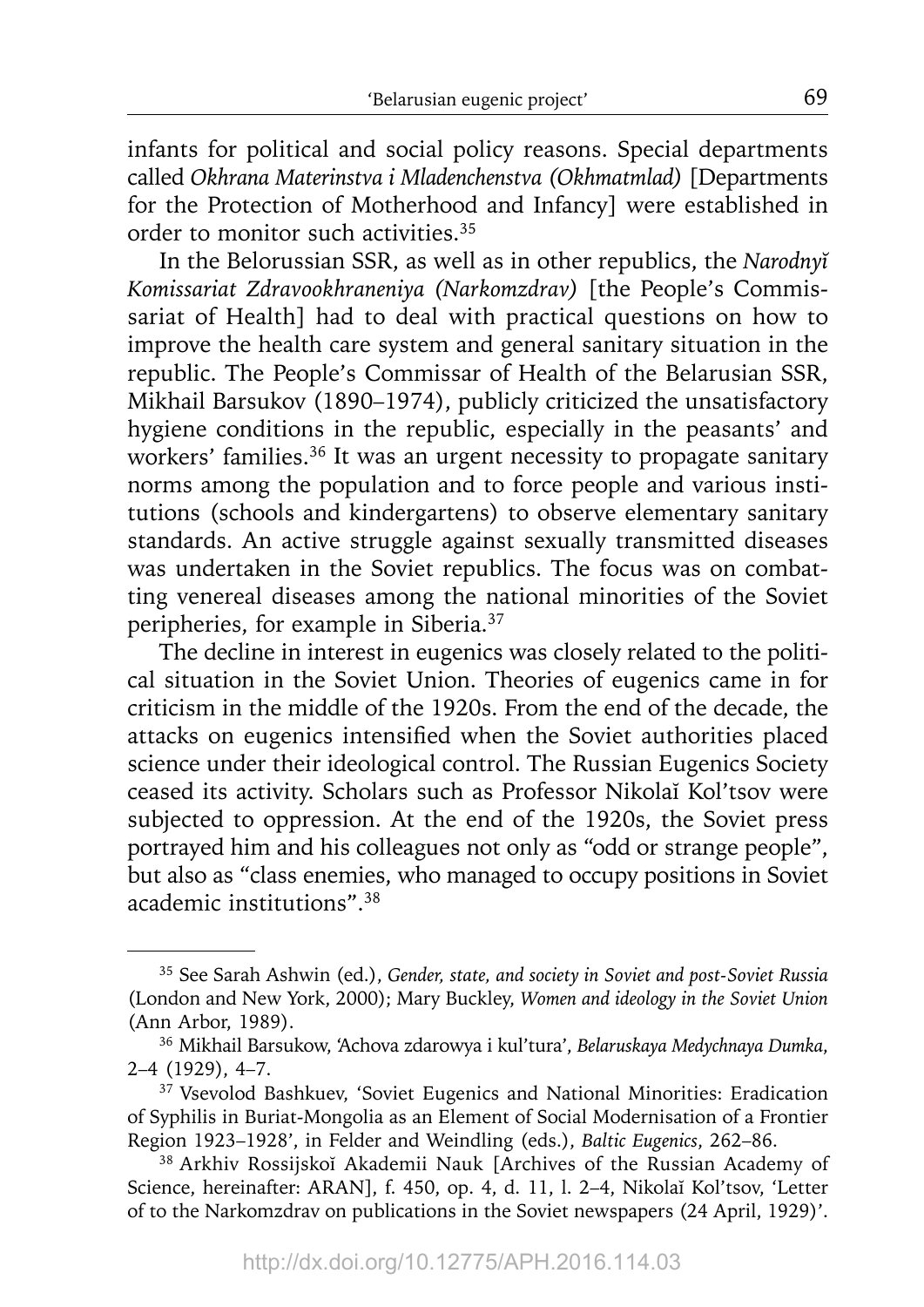### IV EUGENIC DEBATES: FOCUSING ON HEREDITY AND 'HEALTHY' MARRIAGE

The question of a healthy family engaged supporters of eugenics in all countries. They underlined the great importance of advisory work with young couples. In the USSR, medical doctors paid serious attention to the negative impact of sexually transmitted diseases on heredity. A rise in such diseases in Eastern Europe and the Soviet Union was the result of a period of war and economic problems, as well as the crisis of the health care system during the Great War. In the Soviet republics, the risk of diseases for the family was discussed by health departments and popularized by sanitary propaganda.<sup>39</sup> Brochures about the dangers of sexually transmitted diseases were written in a manner accessible for ordinary readers and published in large print runts.40 In 1924, the All-Soviet Congress of venereologists passed a resolution on medical control stating that men and women should be aware of the health status of their partners before getting married. In May 1925, the People's Commissariat of Internal Affairs (NKVD) and the Narkomzdrav of the RSFSR sent an instruction to local civilian registry offices (ZAGS) obliging them to require a statement from newlyweds that they had already been informed about the health status of their partner. Additionally, civilian registry offices had to tell them about the responsibility for transmitting venereal diseases according to the Soviet criminal code.<sup>41</sup> However, there were no preparatory measures taken for this, and the practice became a pure formality. In Belarus, the need for premarital examinations was discussed in the mass media as well. *Krest'yanskaya Gazeta* [The Peasants' Newspaper] received a letter written by a village council activist from Vitebsk district, who discussed the idea that diseases such as syphilis were a serious threat not only to a young family, but also to other members of a community. Another potential danger was generated by the unhealthy children of such couples. According to his information, their village council provided a premarital examination, but in

<sup>39</sup> Lev Fridland, *Za zakrytoĭ dver'yu. Zapiski vracha venerologa* (Leningrad, 1927), 4–5.40 B. Evgen'ev, *Venericheskie bolezni i ich posledstviya* (Petrograd, 1923).

<sup>41</sup> Pavel Lyublinskiĭ, 'Brak i evgenika (O kontrole nad zdorov'em lits, vstupayushchikh v brak)', *Russkiĭ Evgenicheskiĭ zhurnal* [hereinafter: *REZh*], v, 2 (1927), 82–3.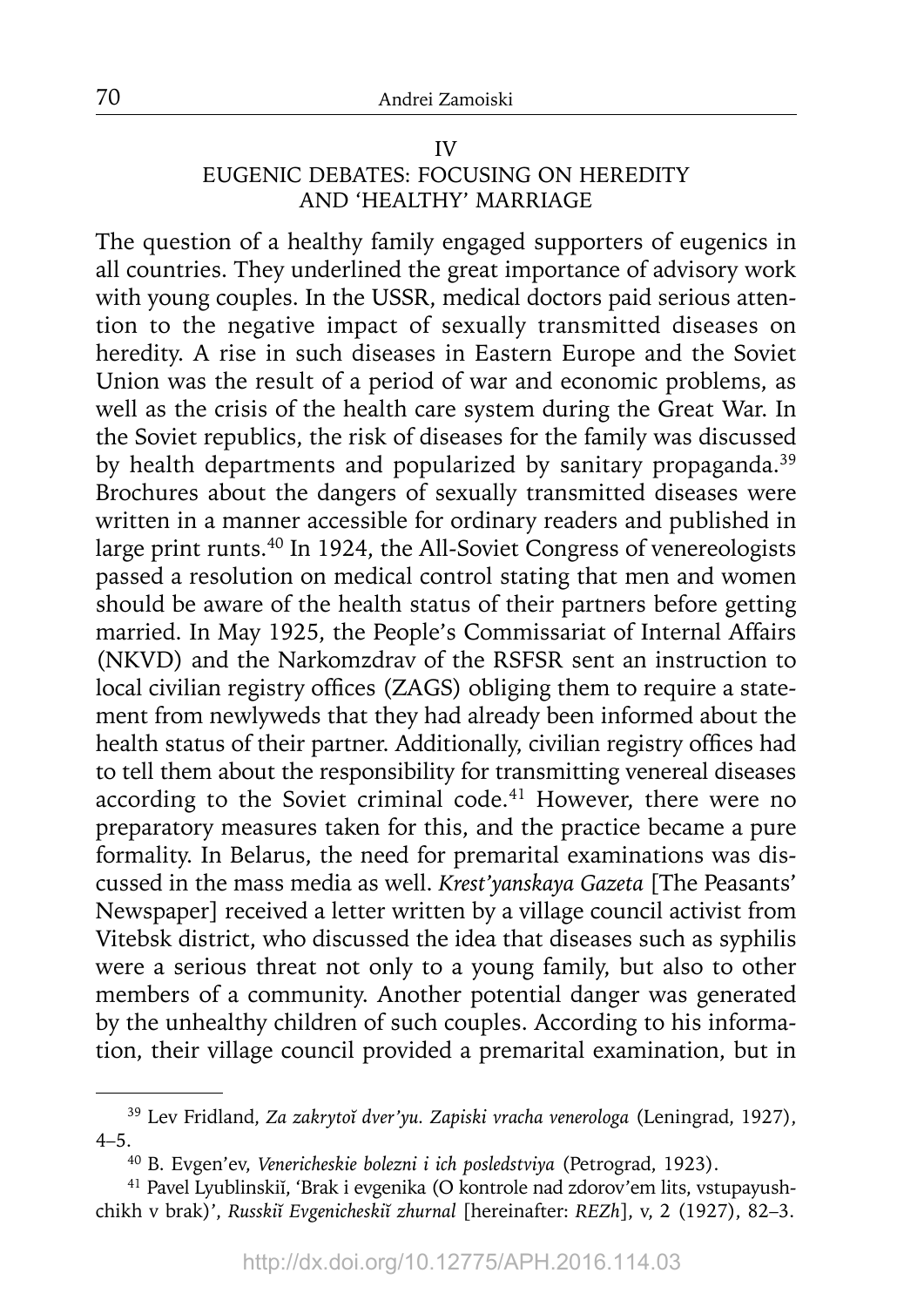other places more attention to a 'healthy marriage' was needed.<sup>42</sup> The letter demonstrated that some citizens without access to specialized medical or eugenics literature formulated the same questions as adherents of eugenics. With the help of the Soviet press, they tried to bring to the public their ideas about the dangers of social diseases.

In 1927, a new version of the Code of Laws on Marriage and the Family was released in the Belarusian SSR (a year later than in Soviet Russia). The code placed restrictions on marriage for medical reasons, in particular for the mentally ill. People with these illnesses could not officially register their marriage. $43$  This measure corresponded to the pre-revolutionary marriage regulations.<sup>44</sup> Newlyweds were obliged to declare that they were both aware of each other's health status, particularly with regard to tuberculosis, sexually transmitted diseases, and mental illnesses. The Soviet eugenicist and psychiatrist Tikhon Yudin (1879–1948) considered it to be an insufficient eugenic measure, since a couple might not know about a disease, especially in rural areas, where there was a limited number of medical doctors able to provide the corresponding medical certificates. The onus lay on the two spouses, who had to provide information on hereditary diseases in their families.45

In the 1930s, the marriage legislation in Nazi Germany attracted the attention of Soviet authors, who reported on the prohibition of marriages between Jews and non-Jews.<sup>46</sup> Soviet scholars, such as the Minsk philosopher Semën Vol'fson (1894–1941), compared the family policy in Nazi Germany and the development of a socialist family in the Soviet Union. He argued that the 'capitalist family' was going through a deep crisis.47 By contrast, according to Soviet propaganda,

<sup>42</sup> Andreĭ Voronov, 'Nuzhen meditsinskiĭ osmotr', *Krest'yanskaya gazeta* (31 Aug. 1925), 5.

<sup>43</sup>*Sobranie Zakonov BSSR. Kodeks Zakonov o Sem'e, Brake i Opeke* (Minsk, 1927), Article 27; Pavel Gidulyanov, *Kodeks Zakonov o Sem'e, Brake i Opeke. S postateĭnym kommentariem* (Leningrad, 1927), 34.

<sup>44</sup> Sergeĭ Grigorovskiĭ (ed.), *Sbornik tserkovnykh i grazhdanskikh zakonov o brake i razvode, uzakonenie, usynovlenie i vnebrachnye deti* (Sankt Peterburg, 1907), 120–4.

<sup>45</sup> Tikhon Yudin, *Evgenika. Uchenie ob uluchshenii prirodnykh svoĭstv cheloveka* (Moskva, 1928), 265.

<sup>46</sup> Alexander Friedman, *Deutschlandbilder in der weißrussischen sowjetischen Gesellschaft 1919–1941. Propaganda und Erfahrungen* (Stuttgart, 2011), 179.

<sup>47</sup> Semën Vol'fson, *Kul'tura i ideologiya zagnivayushchego kapitalizma* (Moskva and Leningrad, 1935), 124; *idem*, Sem'ya i brak v ikh istoricheskom razvitii (Moskva,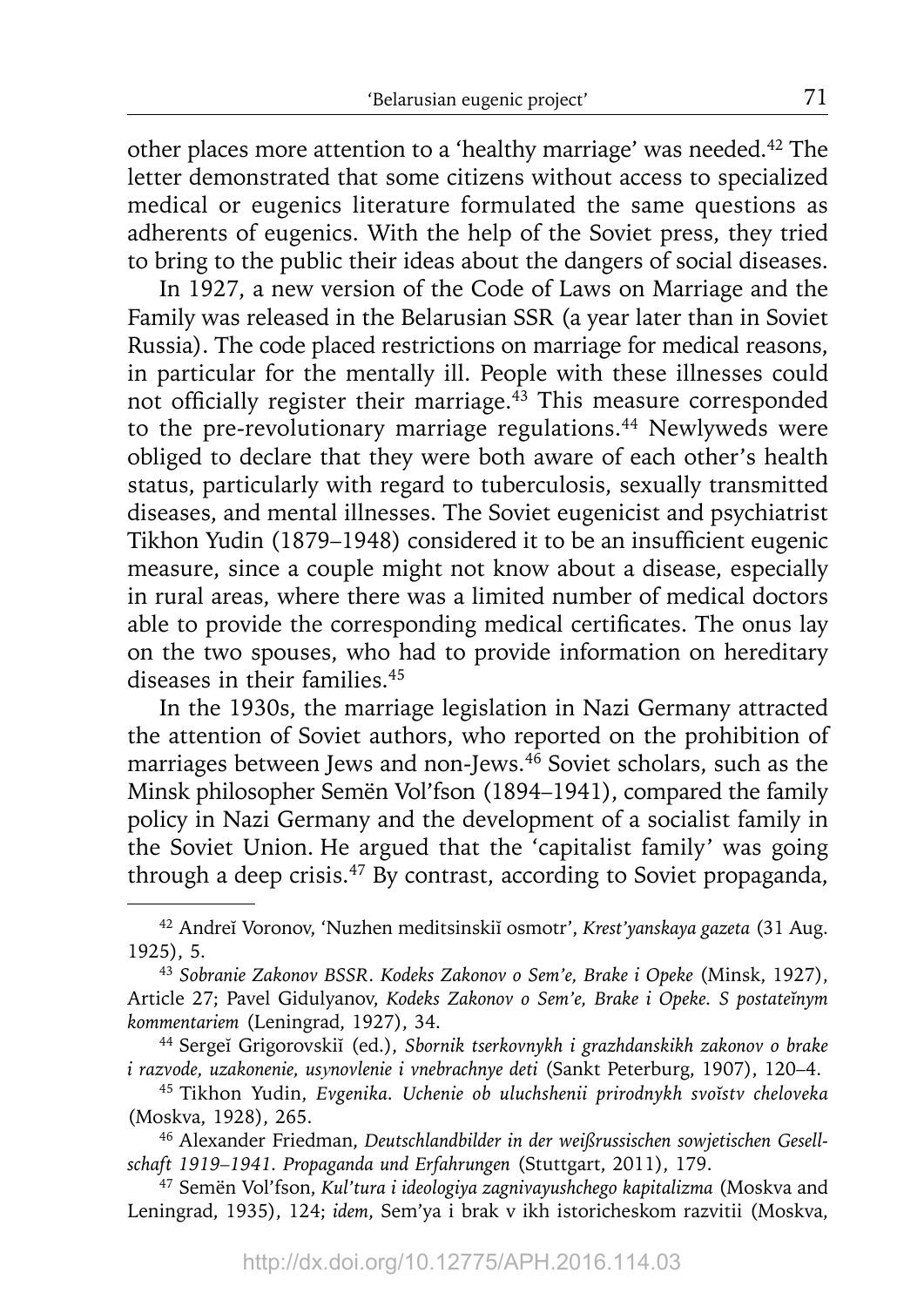the basis of a Soviet family was "friendship between spouses, common ideological and political views, cultural interests, mutual respect, etc."48 It is necessary to mention that after 1936 a new programme to maintain the institution of the Soviet family was undertaken. This policy was closely linked to the Soviet Union's huge demographic losses from collectivization and industrialization, mass repressions, and famine.49 Soviet propaganda actively demonstrated the state's new attitude to family priorities: according to new regulations agreed by the Soviet Constitution in 1936, divorces were limited and abortions were practically banned. By promoting a healthy family, the Soviet authorities sought to hide the real demographic picture in the country, which was experiencing a decrease in marriages and increase in the number of abortions.50

### V

# SOVIET EUGENICS IN THE 1930S: 'OUT OF LAW'

In the 1930s, the term 'eugenics' acquired a negative connotation in Soviet propaganda.51 Soviet propagandists paid great attention to 'racial hygiene' policies in Germany, especially the Nuremberg laws.52 Special attention was also given to debates on sterilization. The attitude of Soviet eugenicists to negative eugenics was extremely critical. Only the Soviet anthropologist Mikhail Volotskoĭ (1893–1944) accepted the feasibility of eugenic sterilization in some cases.53 The Soviet press often mentioned that sterilization was in use in the USA and Nazi Germany as a punishment for certain crimes. According to Soviet propagandists, the law on sterilizing the mentally

<sup>1937);</sup> Andrei Zamoiski, 'Professor Semën Vol'fson – sluga i zhertva stalinskoĭ filosofii', Rozprawy z Dziejów Oświaty, l (2013), 183.

fi losofi i', *Rozprawy z Dziejów Oświaty*, l (2013), 183. 48 'Ab komunistychnay marali. Adkaz na pytannye', *Zvyazda*, 60 (6942) (12 March, 1941), 4.

<sup>&</sup>lt;sup>49</sup> Valentina Zhiromskaya, Demograficheskaya istoriya Rossii v 1930-e gg. Vzglyad *v neizvestnoe* (Moskva, 2001), 218–19.

<sup>50</sup> Aleksandr Livshin *et al.* (eds.), *Sovetskaya povsednevnost' i massovoe soznanie 1939–1945* (Moskva, 2003), 248–9.

<sup>51 &#</sup>x27;Lzheuchenym ne mesto v Akademii Nauk', *Pravda*, 11 (7696) (11 Jan. 1939), 4.

<sup>52</sup> B. Meller, *Bor'ba prodolzhaetsya. Rabochie v fashistskoĭ Germanii* (Moskva, 1935).

<sup>53</sup> Mikhail Volotskoĭ, 'O polovoĭ sterilizatsii nasledstvenno-defektivnykh', *REZh*, i, 4 (1923), 201–22.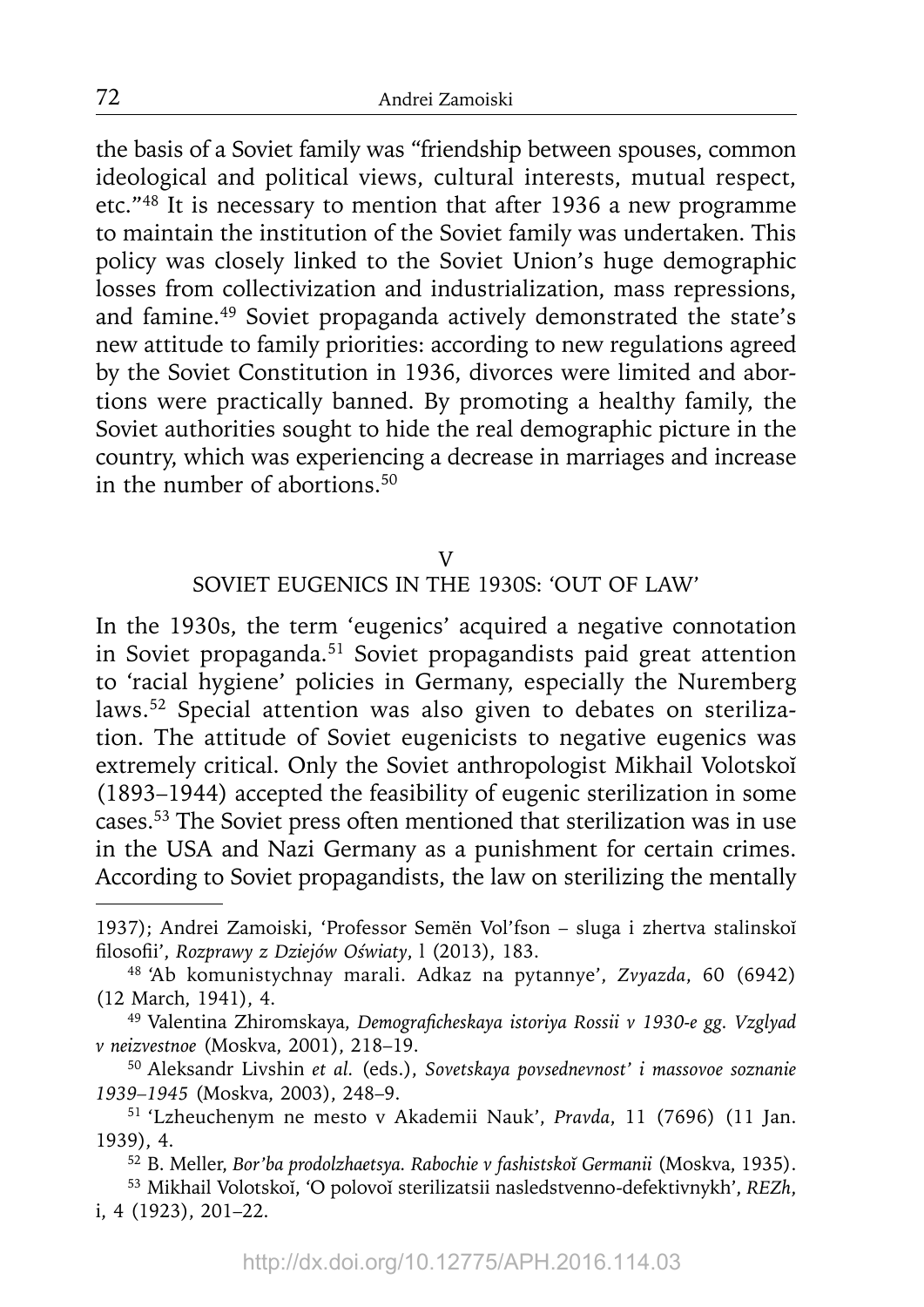ill targeted the working class. This ideological approach was in line with Soviet psychiatry. At the Second All-Union Congress of Soviet psychiatrists in Moscow in 1936, the psychiatrist Georgiĭ Karanovich characterized the sterilization in Germany as "an instrument of struggle against exploited workers and a form of class violence."54 At the same time, the victims of forced sterilization in Nazi Germany were not only anti-fascist resistance activists, but also multiracial children in the Rhineland (so-called *Rheinlandbastarde*), Jews, Roma, and mentally ill people.55

By the end of the 1930s, eugenics in the USSR became a 'dangerous tendency' in scientific activity. With the attack on eugenics, Soviet experts abandoned eugenics-related topics; henceforth, they turned to medical genetics, biology, etc. Some Soviet scholars drastically changed their previous ideas on the topic. For example, in 1932, the Soviet botanist and academician Boris Keller (1874–1945) wrote that eugenics in the Soviet Union had great significance, but in contrast to the West mainly aimed "to make human labour highly productive, creative, and joyful".56 Several years later, he and a group of Soviet academicians attacked Nikolaĭ Kol'tsov as a supporter of the "Nazi science of eugenics".57 Despite the attacks on him, Professor Kol'tsov still enjoyed immense prestige as an outstanding biologist. In 1935, he was invited to head the Institute of Biology of the Belarusian Academy of Science in Minsk. However, he declined, just as he turned down the invitation to become an academician in the west Soviet republic.58 In January 1939, his former colleagues passed a resolution at a general meeting of the Institute of Experimental Biology in Moscow on the political harmfulness of the eugenic ideas put

<sup>54</sup> GARF, f. P-8009, op. 1, d. 46, l. 130, Report 'Organization of the neuropsychiatric services in connection with the tasks of the 3d Five-Year Plan, discussed at the All-Union Congress of psychiatrists and neurologists in Moscow on 25–29 December 1936'.

<sup>&</sup>lt;sup>55</sup> Ralf Forsbach, *Die Medizinische Fakultät der Universität Bonn im 'Dritten Reich'* (München, 2006), 520; Achim Bühl, Auf dem Weg zur biomächtigen Gesellschaft?: *Chancen und Risiken der Gentechnik* (Wiesbaden, 2009), 46.

<sup>56</sup> Boris Keller, *Genetika. Kratkiĭ ocherk* (Moskva, 1933), 89.

<sup>57</sup> Valeriĭ Soĭfer, *Vlast' i nauka. Razgrom kommunistami genetiki v SSSR* (Moskva, 2002), 427.

<sup>58</sup> ARAN, f. 450, op. 2, d. 15, l. 1–4, Invitations of Professor Nikolaĭ Kol'tsov to the Belarusian SSR (1935).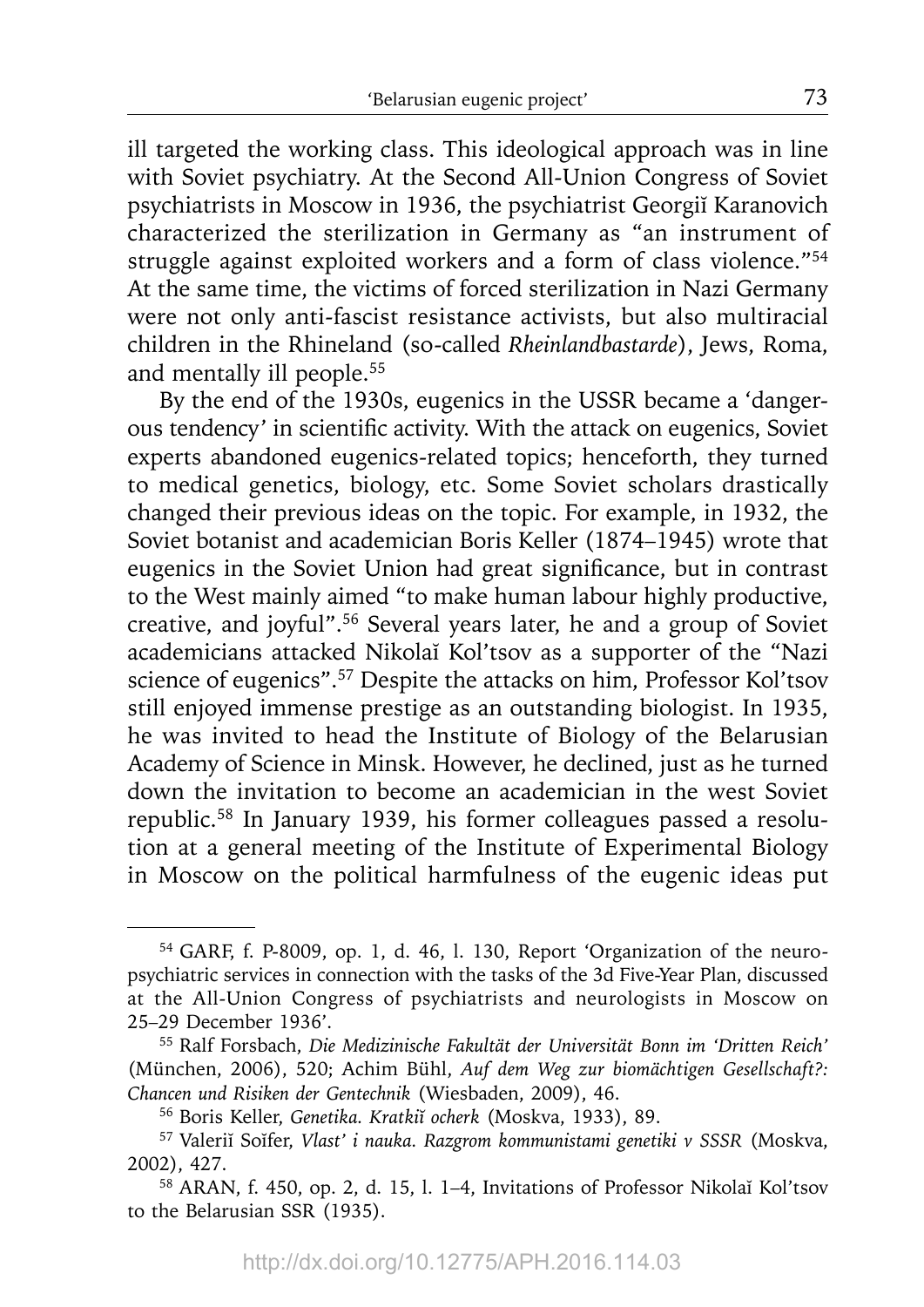forward by Professor Nikolaĭ Kol'tsov.<sup>59</sup> Unable to bear the harassment, he died in 1940.

By 1939, eugenic ideas were no longer discussed publicly. The reasons for this silence were the Soviet press criticism of eugenic theories in 'bourgeois countries', the mass training of a new generation of medical personnel unfamiliar with the works of well-known eugenicists, and the removal of eugenic literature published in the USSR and abroad over the previous decade. Yet, some eugenic ideas remained in currency, for example regarding questions of heredity, a healthy family, degradation, etc. In addition, a low-key discussion of eugenics in Soviet society continued to take place.

#### VI

## EUGENICS IN THE OCCUPIED EASTERN POLISH TERRITORIES

In 1939, under the Soviet occupation of the eastern provinces of the Second Polish Republic (so-called western Belarus), the Soviet authorities started to re-organize the health care system according to the Soviet model. The development of the eugenics movement in Poland had been closely linked to the formation of the recently established Polish state, which included the Polish lands divided between Prussia, Austria, and Russia in the late eighteenth century. The rise in the popularity of eugenics in Poland has been associated with the fight against sexually transmitted diseases and social problems such as prostitution, which were the legacy of the Great War and the social transformation of the Polish society.60 In the interwar period, the Polish eugenics movement made an effort to integrate itself into the public and political life of the country. Polish medical doctors contributed to the development of the eugenics movement. From the 1920s onwards, *Polskie Towarzystwo Eugeniczne (PTE)* [the Polish Eugenics Society] managed to expand its activity across the country.<sup>61</sup> The eugenics movement in interwar Poland gained interest and

<sup>59</sup>*Ibidem*, op. 4, d. 15, l. 2–4, 'The Resolution on political harmfulness of eugenic ideas discussed by Professor Nikolaĭ Kol'tsov (January 15, 1939)'.

<sup>60</sup> See Magdalena Gawin, *Rasa i nowoczesność. Historia polskiego ruchu eugenicznego 1880–1953* (Warszawa, 2003). 61 Leon Wernic, 'Ruch eugeniczny w Polsce i jego zagadnienia aktualne', *Nowiny* 

*Lekarskie*, xl, 21 (1928), 747.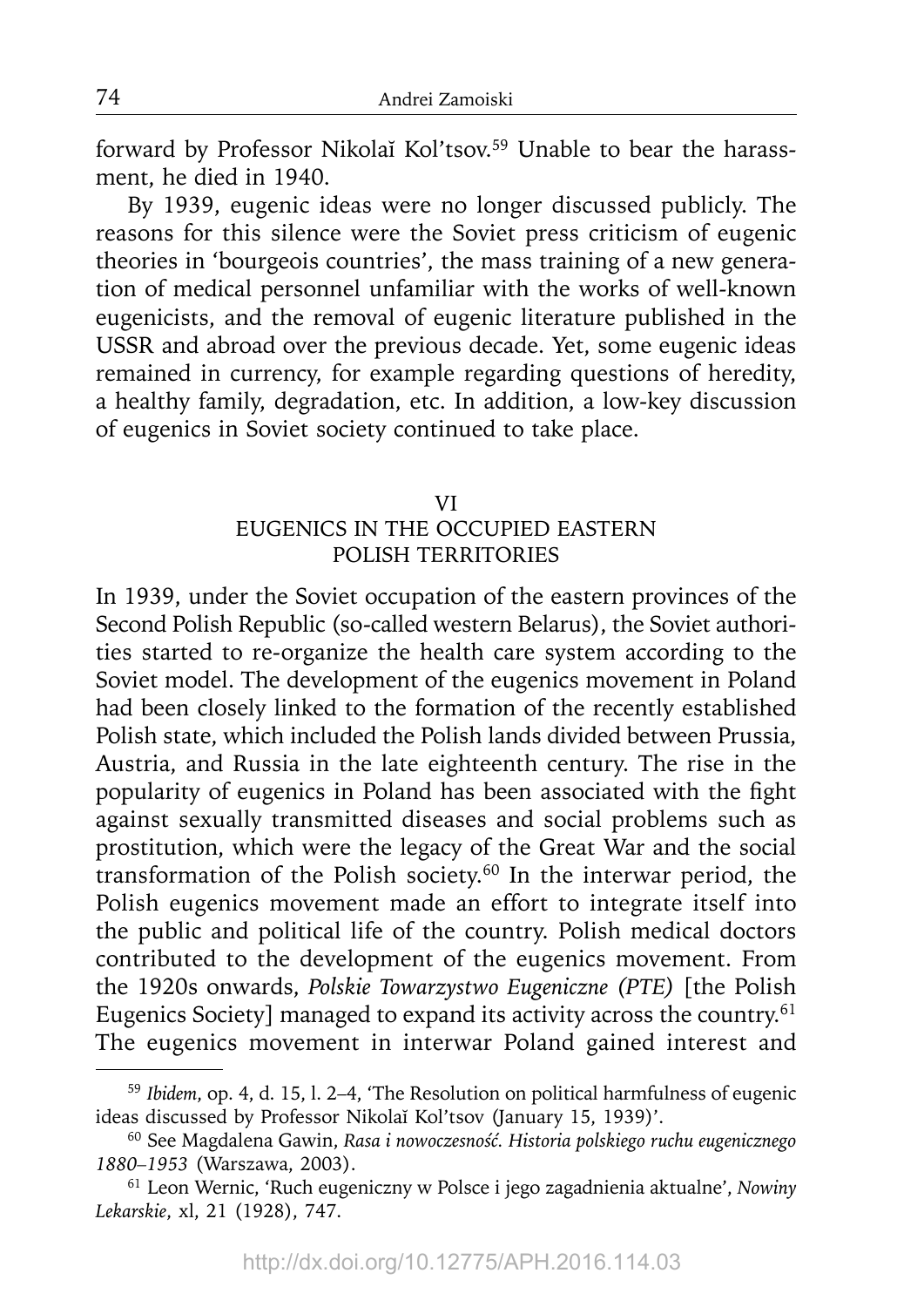support within the circles of intellectuals of big cities and major university towns.

There were, however, contradictory views on eugenics and racial theories in Polish society. Polish eugenicists discussed the problem of sterilization vigorously.<sup>62</sup> Some supporters (psychiatrists and military medical doctors) hoped to include such ideas in eugenics projects. At the same time, representatives of the Catholic Church were determined opponents of sterilization.63 There was also no common approach to abortion. Many Polish eugenicists opposed the practice, while some medical doctors openly supported it, suggesting it to women from low social strata during their medical consultations. Polish eugenicists and supporters of a 'modern doctrine' focused on the problems of heredity and a 'healthy family', and most of them rejected the extreme side of negative eugenics. In the eastern territories of the Second Polish Republic, the eugenics movement was less developed in comparison with other regions of Poland. The eugenics movement in the east Polish provinces can be seen as a typical national Polish-centred project meant solely for ethnic Poles.

There was an alternative to the Polish eugenics movement in the Second Polish Republic represented by the activities of Jewish intellectuals (not only Zionists), who attempted to improve the demographic qualities of the Jewish population.<sup>64</sup> Within eugenic discourse, numerous practical measures for the improvement of Jewish medical and social institutions and the wellbeing of mothers and infants were undertaken. Many Jewish activists collaborated with *Towarzystwo Ochrony Zdrowia Ludności Żydowskiej (TOZ)* [The Society for Safeguarding the Health of the Jewish Population].65

Lectures on eugenics and eugenics-related topics were initiated by Polish eugenicists, upon agreement of local authorities. For example,

<sup>62</sup> See Magdalena Gawin, 'Polish Psychiatrists and Eugenic Sterilization During the Interwar Period', *International Journal of Mental Health*, xxxvi, 1 (2007), 67–78; Musielak, *Sterylizacja ludzi ze wzglę dó w eugenicznych*.

<sup>63</sup> See: Władysław Wicher, 'Eugenika w świetle zasad chrześcijańskich', *Ruch Katolicki*, 11 (1935), 521–31.

<sup>64</sup> Kamila Uzarczyk, '"Moses als Eugeniker"? The Reception of Eugenic Ideas in Jewish Medical Circles in Interwar Poland', in Turda and Weindling, 'Eugenics, Race and Nation', 286.

<sup>65</sup> Ignacy Einhorn, *Towarzystwo Ochrony Zdrowia Ludności Żydowskiej w Polsce w latach 1921–1950* (Toruń, 2008).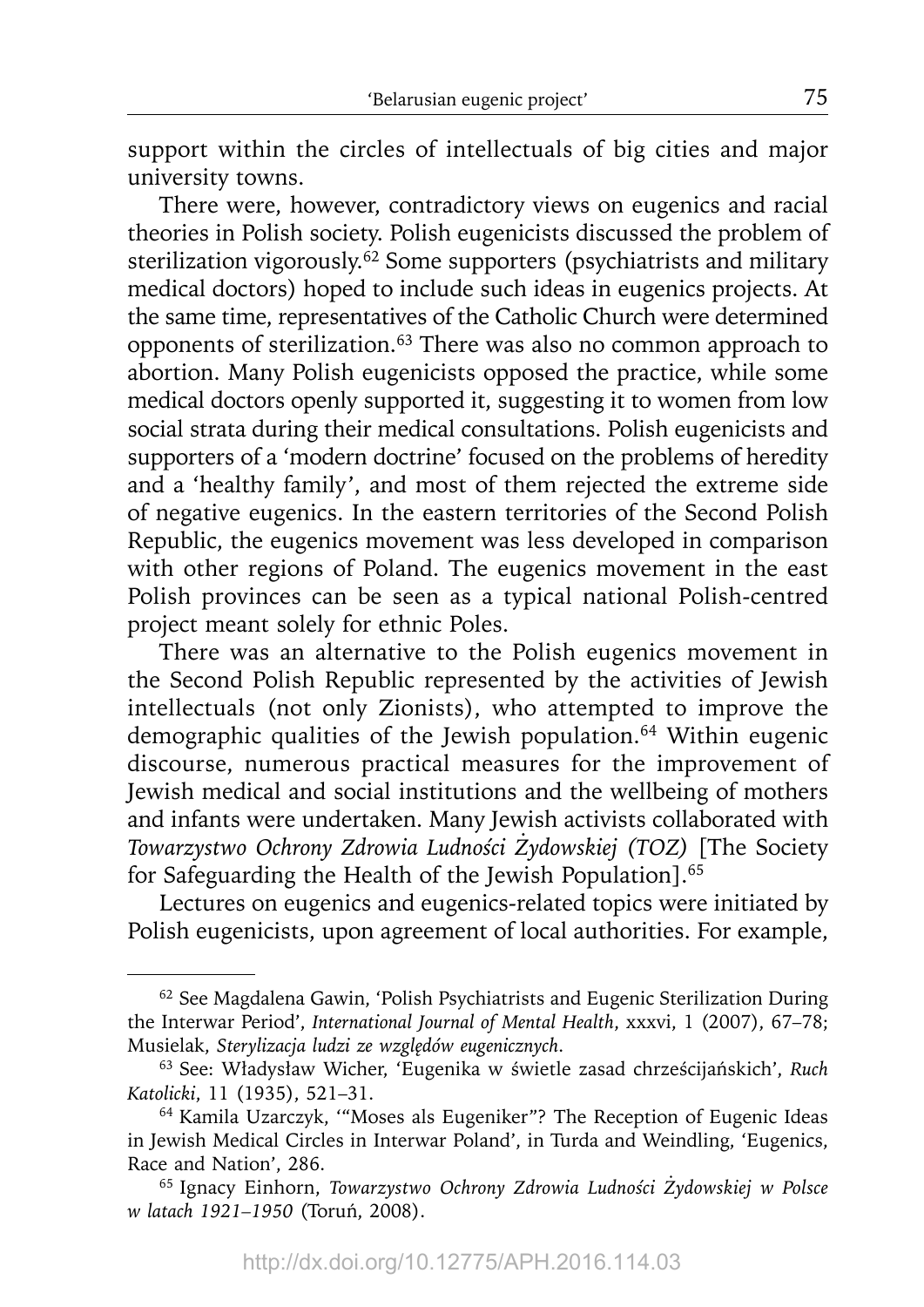in November 1933, in Brześć nad Bugiem (Brest) a former military medical doctor Gracjan Roguski delivered a lecture on eugenics entitled 'Demographic policy and improving race in Poland' in a district court building.66 Roguski did not belong to the ranks of well-known Polish eugenicists. It is known that he practiced as a surgeon and gynaecologist in Brzeżany and Warsaw.67 In 1936, the PTE planned to establish an office in Brześć.<sup>68</sup> Parallel eugenic ideas within the Jewish community were spreading. The majority of Polish supporters of eugenics rejected the principles of German 'racial hygiene', which formed the basis of Nazi policy for exterminating mentally ill people, Jews, Roma, and Sinti.

After September 1939, the Soviet administration established on the occupied Polish territories was not really concerned with the eugenic ideas held in Polish medical circles. Its main task was to reveal disloyal people and replace them with Soviet specialists approved by the local Communist party organs to work on the so-called 'liberated territories'.69 However, some information on the local Soviet press approved the fact that some medical doctors were not only familiar with Polish eugenic ideas but also propagated them.<sup>70</sup>

#### VII

## IN THE SHADOW OF *RASSENHYGIENE*

During the Second World War, Belarus, like other regions occupied by the Nazis, experienced a catastrophe: the Jewish population was persecuted and many communities were destroyed; local Roma, disabled and mentally ill people, and other 'enemies' were killed. Vicious fighting against partisans (Soviet partisans and the Polish *Armia Krajowa*) claimed enormous numbers of civilian victims in

<sup>66</sup> Evgeniĭ Rozenblat (ed.), *Brest v 1919–1939 gg.: dokumenty i materialy* (Brest, 2009), 200.

<sup>67</sup>*Rocznik Lekarski*, ii (1936), 85; *Rocznik Lekarski*, iii (1938), 743.

<sup>68</sup> *W trosce o przyszłość: Polskie T-wo Eugeniczne w Warszawie: jednodniówka* (Warszawa, 1936), 7.

<sup>69</sup> Andrei Zamoiski, 'Weißrussische Psychiater vor dem Krieg und unter der deutschen Okkupation', in Friedman and Hudemann (eds.), *Diskriminiert – vernichtet – vergessen*, 143.

<sup>70</sup> Sh. Markus, 'Tak lyachyli w Panskay Pol'shchy', *Kalhasnitsa i rabotnitsa Belarusi*, 22 (1939), 14.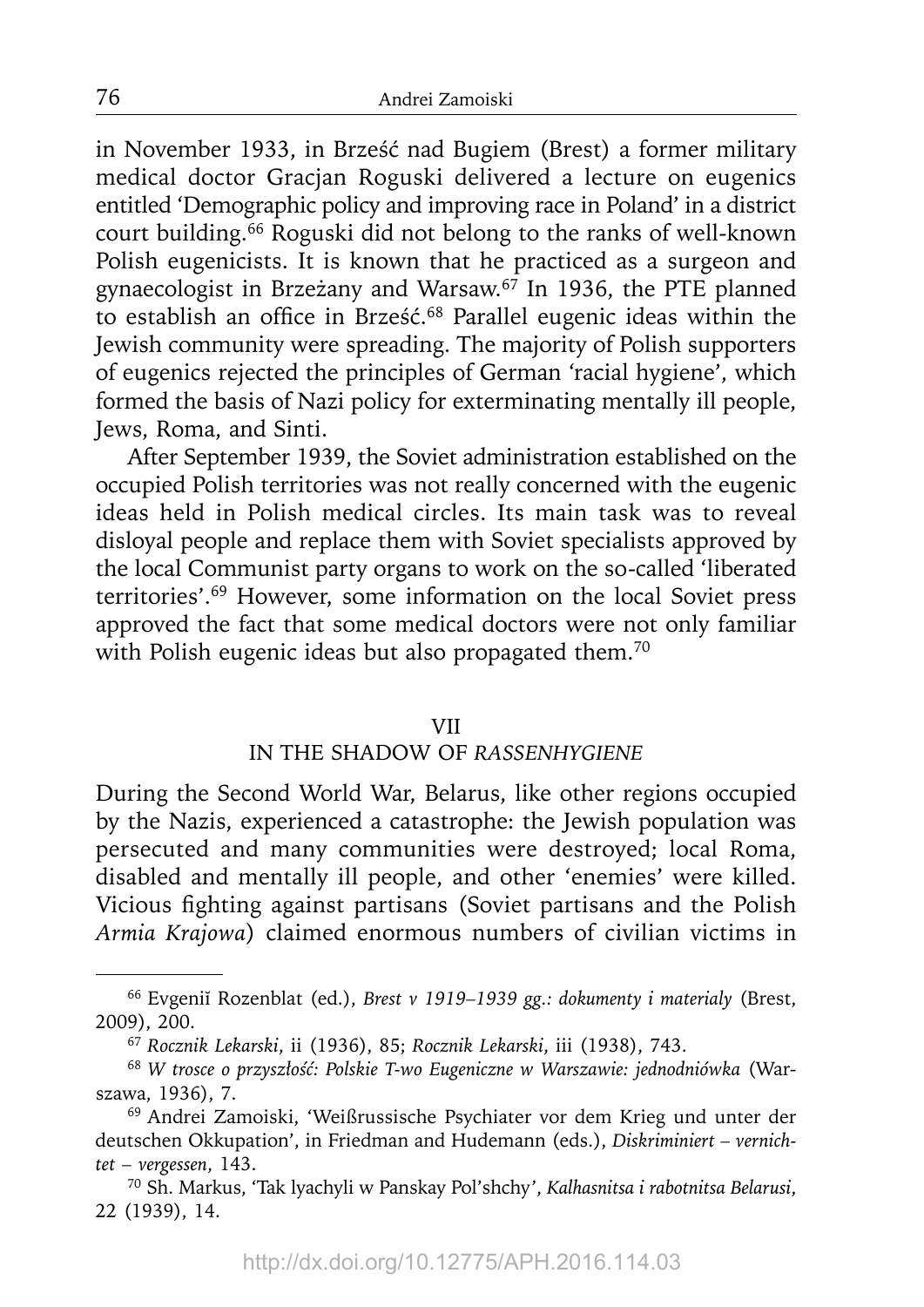Belarus. Nazi crimes such as the sterilization of Jewish women and the extermination of the disabled and patients of psychiatric hospitals in Minsk and Mogilev should be considered in the context of the Nazis' 'racial hygiene' policies and their implementation of the anti-human practices enshrined in the so-called *Nürnberger Gesetze* [the Nuremberg Laws].<sup>71</sup> Marriages between Jews and non-Jews were prohibited in the occupied territories. At the same time, the Nazis forced non-Jewish spouses to divorce their Jewish partners. In some known cases, Jewish women were allowed to remain with their non-Jewish husbands outside the established ghettos after sterilization. It is likely that at that moment sterilization was seen by victims as a chance to escape Nazi persecution. However, even such a brutal method as sterilization did not guarantee safety, and some victims were killed later.72

The Germans treated the population of the occupied territories of East Central Europe according to their concepts of "racial hygiene". In Belarus, a small group of *Volksdeutsche* [ethnic Germans] enjoyed a privileged position. However, members of the *Einsatzgruppe B* expressed their concern that young Soviet German citizens did not appear to be 'pure-blooded' Germans, as the majority of them being born in ethnically mixed families. Additionally, they had been strongly affected by the policy of Russification during the Soviet rule.<sup>73</sup> After 1942, the Nazis promoted the activity of a German organization called *Deutsche Jugend Weißrutheniens* [German Youth of Belarus] along the lines of the *Hitlerjugend*. 74 Membership of this organization was obligatory for young *Volksdeutsche*. The German authorities' favourable attitude toward this organization inspired Belarusian nationalists to establish a similar body for Belarusians. The German civil administration in Minsk approved the foundation of the nationalist youth organization known as *Sajuz Belaruskay Moladzi – Weißruthenische* 

<sup>71</sup> More detailed see: Gerlach, *Kalkulierte Morde*; Friedman and Hudemann (eds.), *Diskriminiert – vernichtet – vergessen.*

<sup>72 &#</sup>x27;Vospominania Rakhil Rappoport', in Inna Gerasimova (ed.), *Vyzhit' – podvig:* 

<sup>&</sup>lt;sup>73</sup> Natsyyanal'ny arkhiw Respubliki Belarus' [National Archives of Republic Belarus, hereinafter: NARB], f. 1440, op. 3, d. 953, l. 160, 'Zusätzliche Nachricht der Einsatzgruppe B über Volksdeutsche (1 June1942)'.

<sup>74</sup> Bernhard Chiari, *Alltag hinter der Front. Besatzung, Kollaboration und Widerstand in Weißrussland 1941–1944* (Düsseldorf, 1998), 222.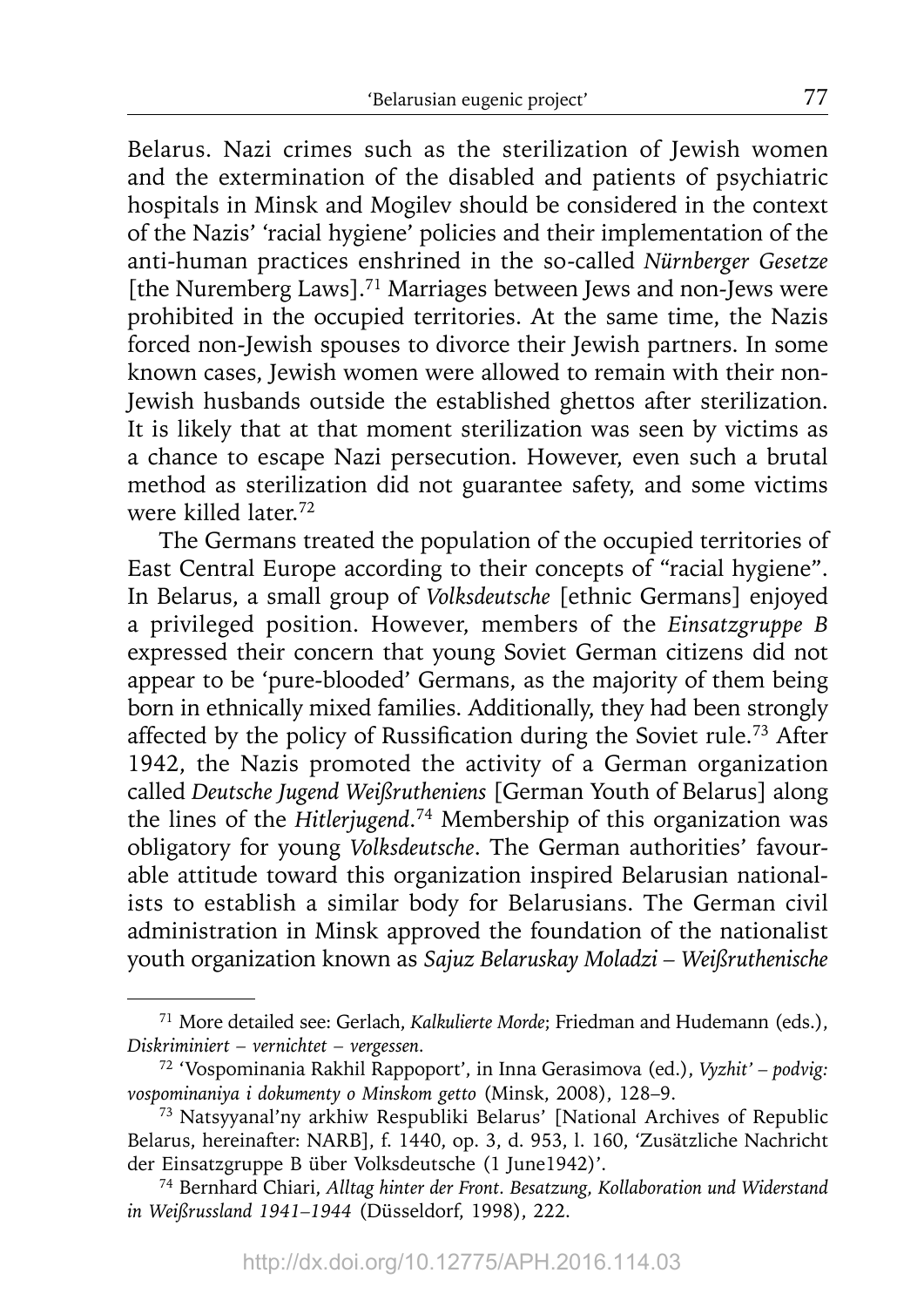*Jugendwerk (SBM)* [the Union of Belarusian Youth] in summer 1943.75 In the final stages of the Nazi occupation, the leadership of this union designed its own variant of eugenics. The ideas of SBM leadership were published in the organ *Zhyvye Belarus'* [Long Live Belarus!].

Eugenic ideas were mainly propagated by the SBM leader Mikhas' Han'ko. Born in 1918, an Orthodox Belarusian Han'ko studied medicine in Vilnius.76 Under the Soviet occupation, he worked as a teacher. After the German invasion in June 1941, he was recruited to the Red Army, and in summer 1941 was taken prisoner. In a POW camp, Han'ko declared his willingness to cooperate with the occupiers. He graduated from a propaganda school in Germany and later became a propagandist in *Generalbezirk Weißruthenien* [the General Region Belarus]. It is unknown whether Han'ko became familiar with eugenic ideas through his medical studies in Vilnius or if he familiarized himself with 'racial hygiene' during his German training. Undeniably, the ideas of 'racial hygiene' influenced him greatly; along with a radical anti-Semitism, they played a remarkable role in his further activity. Han'ko claimed that, before the German invasion, the so-called "Jüdischer Bolschewismus" [Jewish Bolshevism] had brought 'physical degeneration and destruction' to the Belarusian people. The Bolsheviks, he believed, had been eager to create a "special sort of people"; consequently, Belarusians would dissolve into the "international mass of the Soviet people", losing their "racial purity and the natural characteristics of their healthy national soul".77 In the second half of 1943, the situation on the Eastern Front dramatically deteriorated for the *Wehrmacht*, and the Nazis sought to mobilize the population of the occupied territories for a final struggle against 'Jewish Bolshevism'. Han'ko publicly discussed the previously unimaginable idea of 'racial kinship of two Aryan nations – Belarusians and Germans'. The chief of the SBM firmly convinced the audience of his journal that Germans and Belarusians would find their place

<sup>75</sup> Bundesarchiv, sign. BA R 6/186, fol. 7, 'Weißruthenisches Jugendwerk (WJW): Satzungen, Organisation und Zusatzbestimmungen (1943)'; Lyavon Yurevich, *Vyrvanyya bachyny. Da historyi Sayuzu Byelaruskae Moladzi* (Minsk, 2001), 19; Yury Turonak, *Lyudzi SBM* (Vilnius, 2006), 70. 76 Maryya Han'ko, *Kab s'vyedchyli pra Belarus': Zhyts'syo y dzyeynas'ts' Mikoly Han'ka*

<sup>(</sup>Minsk, 2005), 8.

<sup>77</sup> Volat [Mikhas' Han'ko], 'My i Bal'shavizm', *Zhyvye Belarus! Weißruthenische Jugendführer-Zeitschrift*, 6 (1943), 6–8.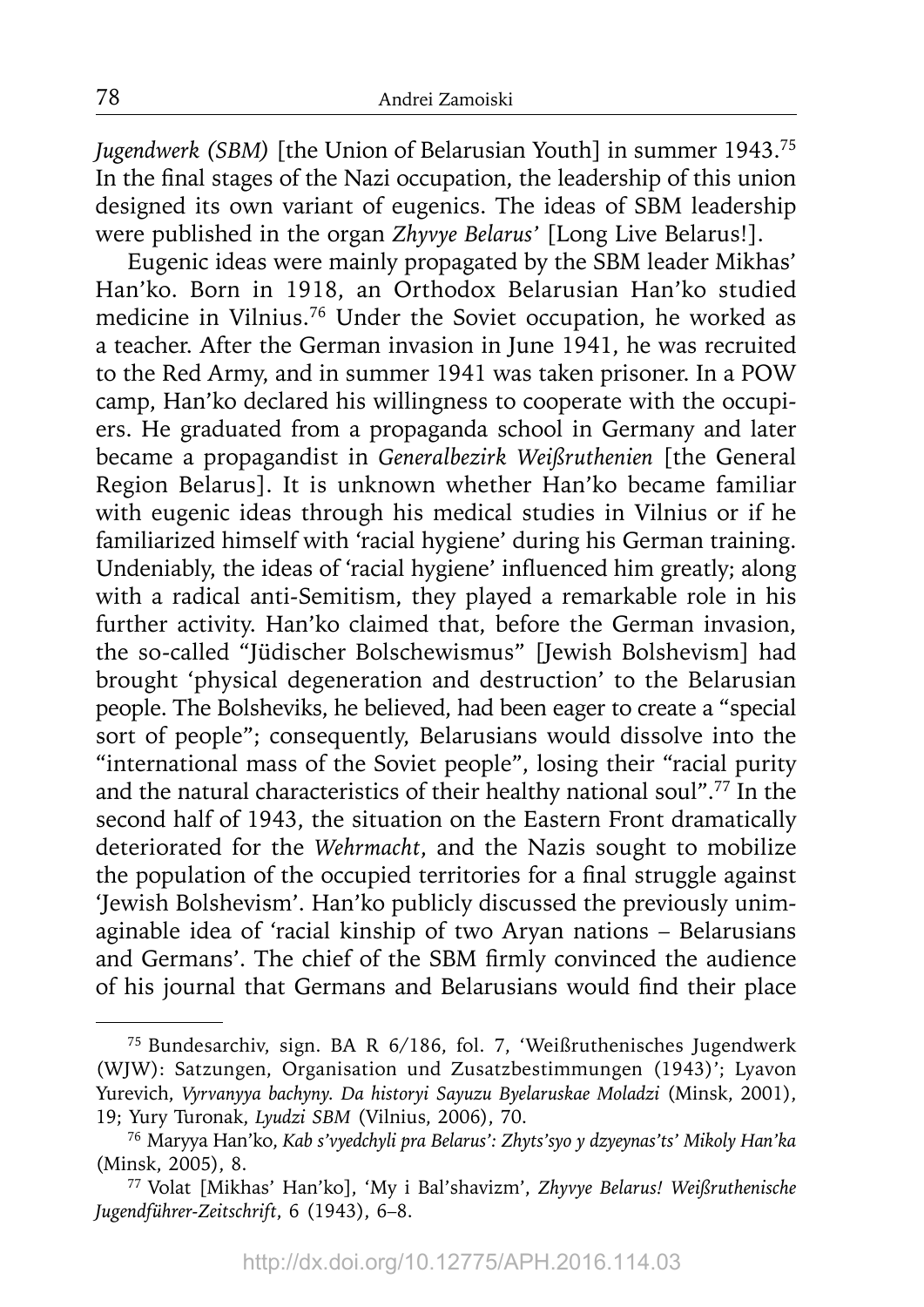in the "New Europe of Adolf Hitler" and would fight jointly against the so-called "Judeo-Bolshevik hordes".78

Han'ko's deputy in the SBM, the psychiatrist Nadzeya Abramava was responsible for working with girls within the organization. A former Soviet psychiatrist in Minsk, Abramava expressed her ideas on problems of femininity, marriage, and family on the pages of the organization's paper. For example, she criticized the Soviet regime, where a woman had become a "neutered creature", losing her femininity due to the socioeconomic transformations of the interwar USSR.79 The task of the SMB was to bring back 'femininity' to Belarusian women, who were expected to "break with Bolshevik morality" and develop their "healthy and Aryan Belarusian nature". A Belarusian woman had to return back to her family, spend more time with her children, and do housework. Abramava named the virtues of diligence, obedience, humility, patriotism, and loyalty to be obligatory for a Belarusian woman. All these virtues would help "restore a natural type of Belarusian woman". Abramava expressed eugenic views on marriage and family. Before getting married, a Belarusian girl was supposed to lead a modest life. It was expected that both spouses were patriots.<sup>80</sup> Abramava emphasized the need for healthier and physically stronger children. She stressed that the SBM members themselves had to take care of their health as "it belongs to the Belarusian people".<sup>81</sup> Other authors contributing to the periodical discussed a healthy lifestyle. For example, they pointed out the danger of alcoholism or the necessity of physical training for a young generation of Belarusians.82

Naturally, the views of the ideologists of the SBM were formed under the strong influence of National Socialism during the German occupation. Han'ko's position as a fervent supporter of the Nazi ideology seemed to stand out sharply against the background of other Belarusian collaborators. This is probably why he was appointed to the post of SBM leader by the *Generalkomissar for Weißruthenien*, Wilhelm

<sup>78</sup> Mikhas' Han'ko, 'Meta i zhadan'ni Sayuzu Byelaruskae Moladzi', *ibidem*, 1 (1943), 3–4; *idem*, 'Chamu tol'ki hety shlyach?', *ibidem*, 1 (7) (1944), 3–4.

<sup>79</sup> Nadzeya Abramova, 'Byelaruskaya yunachka w vadbudove Bats'kavshchyny', *ibidem*, 1 (1943), 4–5.

<sup>80</sup>*Eadem*, 'Za motsnuyu byelaruskyyu syam'yu', *ibidem*, 6–8.

<sup>81</sup>*Eadem*, 'Tvayo zdarovye nalezhyts' narodu', *ibidem*, 6 (1943), 8.

<sup>82</sup> L. Charnyavski, 'Fizichnaye Uzgadvannye', *ibidem*, 1 (7) (1944), 11–12.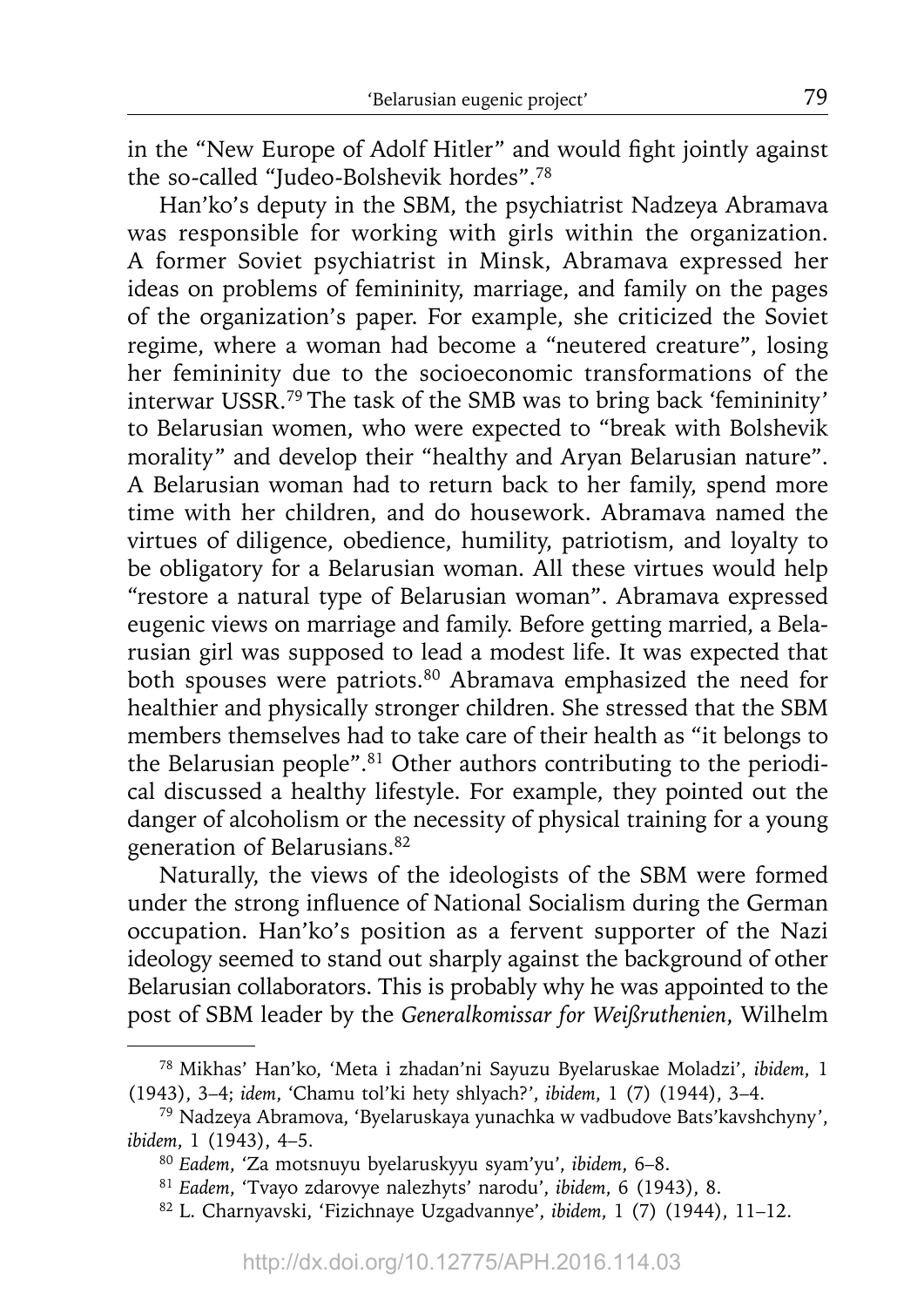Kube (1887-1943).<sup>83</sup> It is likely that Abramava, as a conformist, adapted to the new political realities of the German occupation. As people with a medical background, they probably had some basic understanding of eugenic ideas, but in reality they were out of touch with the works of the famous German eugenicists. Abramava studied at a Soviet medical faculty during the period of massive attacks on theories of eugenics. Mikhas' Han'ko, who had not finished his medical education, borrowed his ideas from Nazi propagandist literature. In line with their political goals, they urged young Belarusians to contribute to the establishment of a 'New Europe' and the 'rebirth' of Belarus. The SBM ideologists appealed to the national feelings of Belarusians, especially members of the Union. The authors asserted the uniqueness of the Belarusian national character and family. Eugenics projects were actively discussed in the articles of members of the SBM, but did not obtain concrete shape. It is difficult to estimate how far these eugenic ideas reached Belarusian youth. Despite active efforts at recruitment, many young people managed to avoid joining the SBM. Moreover, its activities were obstructed by underground resistance groups and Soviet partisans. Pro-Soviet agents infiltrated the organization with the aim of sabotaging all its campaigns. In addition, the partisans terrorized the activists' parents.<sup>84</sup> But, above all, the SBM organization was short-lived. In July 1944, during the Soviet offensive, its leadership left Belarus with the retreating German troops. After May 1945, there is no information about Mikhas' Han'ko's activity. It is likely that he, like his brother Mikola Han'ko and many other collaborators, managed to escape to Western Europe, Canada or the USA.85 After May 1945, as a Soviet citizen, Abramava had to go into hiding, even taking refuge within a cloister for a certain period. She later collaborated with the Institute for the Study of the USSR in Munich.86 In the post-war years, Abramava did not play an active role in the political life of the Belarusian emigration. Nevertheless, she was attacked by Soviet propaganda like other emigres.<sup>87</sup> She died in February 1979.

<sup>83</sup> Turonak, *Lyudzi SBM*, 33.

<sup>84</sup> NARB, f. 385, op. 2, d. 37, l. 88, 'Letter of N. Abramova to the Department of Youth of the General Commissariat for Weißruthenien, May 5, 1944)'. 85 Han'ko, *Kab s'vyedchyli pra Belarus'*, 11.

<sup>86</sup> Turonak, *Lyudzi SBM*, 63.

<sup>87</sup> A. Budzeyka, 'Na hety list adkazu ne bylo', *Holas Radzimy*, 77 (1961), 3.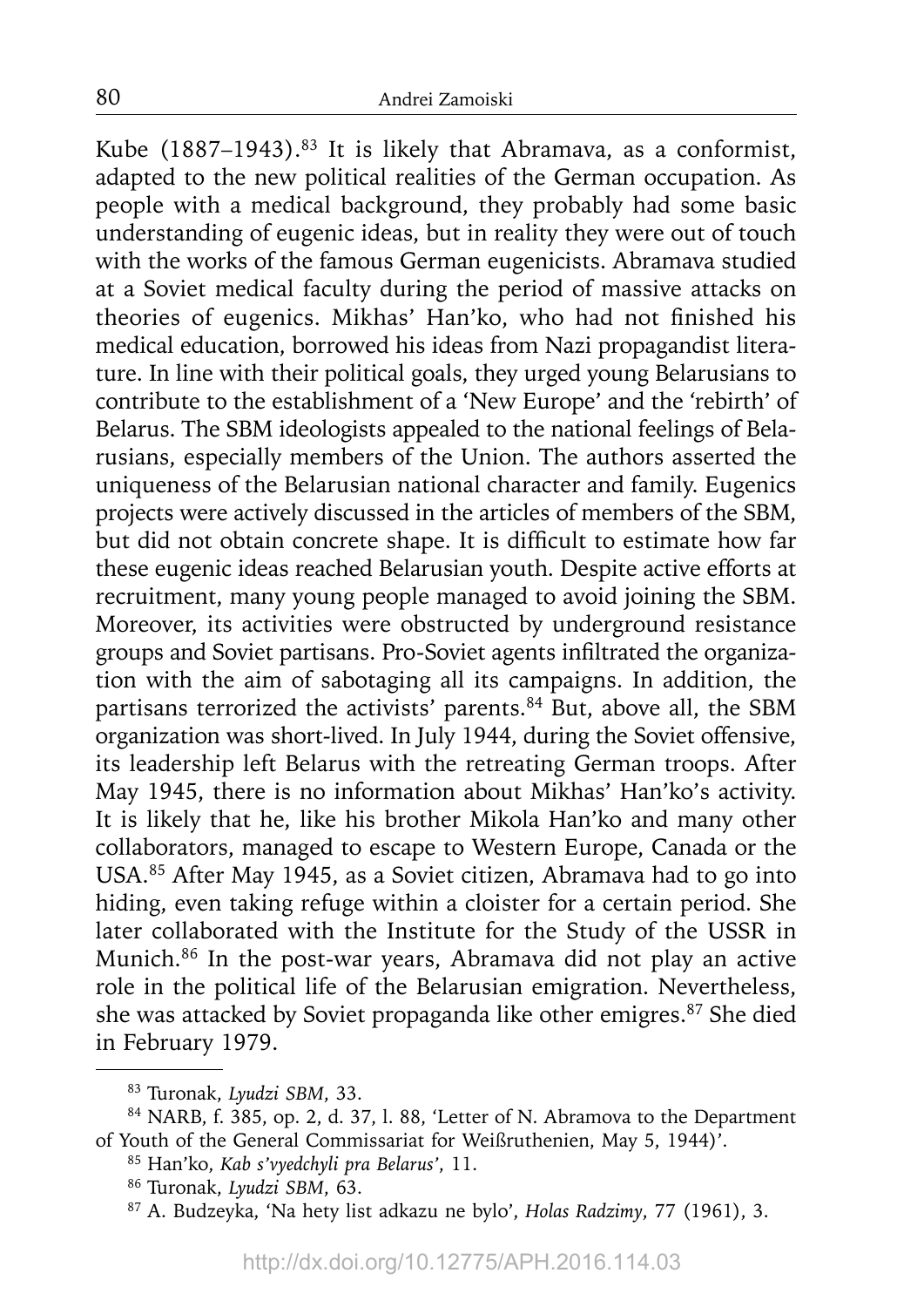After the liberation of Belarus, the Soviet secret police, the NKVD, actively searched for members of the union to punish them severely for collaboration.88 The SBM's printed materials, alongside other Belarusian publications printed by the Germans and collaborators, were pulped or confined to the special *fonds* of Soviet archives and libraries. For a long period, they were inaccessible not only to a broader audience, but also to researchers. In this way, the SBM's 'racial' project in Belarus failed.

After the Second World War, eugenics was regarded in the Soviet Union as a "pseudoscience to improve the human race, widespread in the capitalist countries".89 It was closely associated with Nazi crimes and, for propaganda purposes, Western eugenic theories were denounced as 'unscientific'.<sup>90</sup> In Soviet science, an objective discussion of the history of eugenic ideas and movements was not possible until the end of the 1980s. In Poland, there was an unsuccessful attempt to revive the Eugenic Society after the war. In 1947, the Polish Eugenic Society was re-established by its former head, Leon Wernic. However, the Polish state did not support such activities anymore. In the common view, they were closely associated with the eugenic crimes of the German occupiers.<sup>91</sup>

### VIII

### **CONCLUSIONS**

There was no *ex facte* independent Belarusian eugenics project in the interwar period. The supporters of eugenics in Belarus belonged to the Russian-Soviet or Polish eugenics movements. Both Soviet and Polish eugenic discourses were not isolated from international (German, American, etc.) ones. Russian and Polish eugenicists were engaged in existing research networks. The transfer of ideas was based on personal contacts and the circulation of scientific publications. In the Soviet case, it was limited but not cut off in the 1930s. For

<sup>88</sup> Andrei Zamoiski, 'Sud'ba Kopyl'skogo podpol'ya po vospominaniyam rukovoditelya molodezhnoĭ podpol'noĭ gruppy Ivana Zinevicha', in Inna Sorkina (ed.), *Kapyl': gistoryja gorada i regiona (*Minsk, 2012), 314–15.

<sup>89 &#</sup>x27;Evgenika', in Boris Vvedenskiĭ *et al.* (eds.), *Bol'shaya Sovetskaya Entsiklopediya*, xv (Moskva, 1952), 372.

<sup>90</sup> Vasiliĭ Legchaev, *Evgenika: Nadezhdy i trevogi* (Smolensk, 1977), 2.

<sup>91</sup> Gawin, *Rasa i nowoczesność*, 309.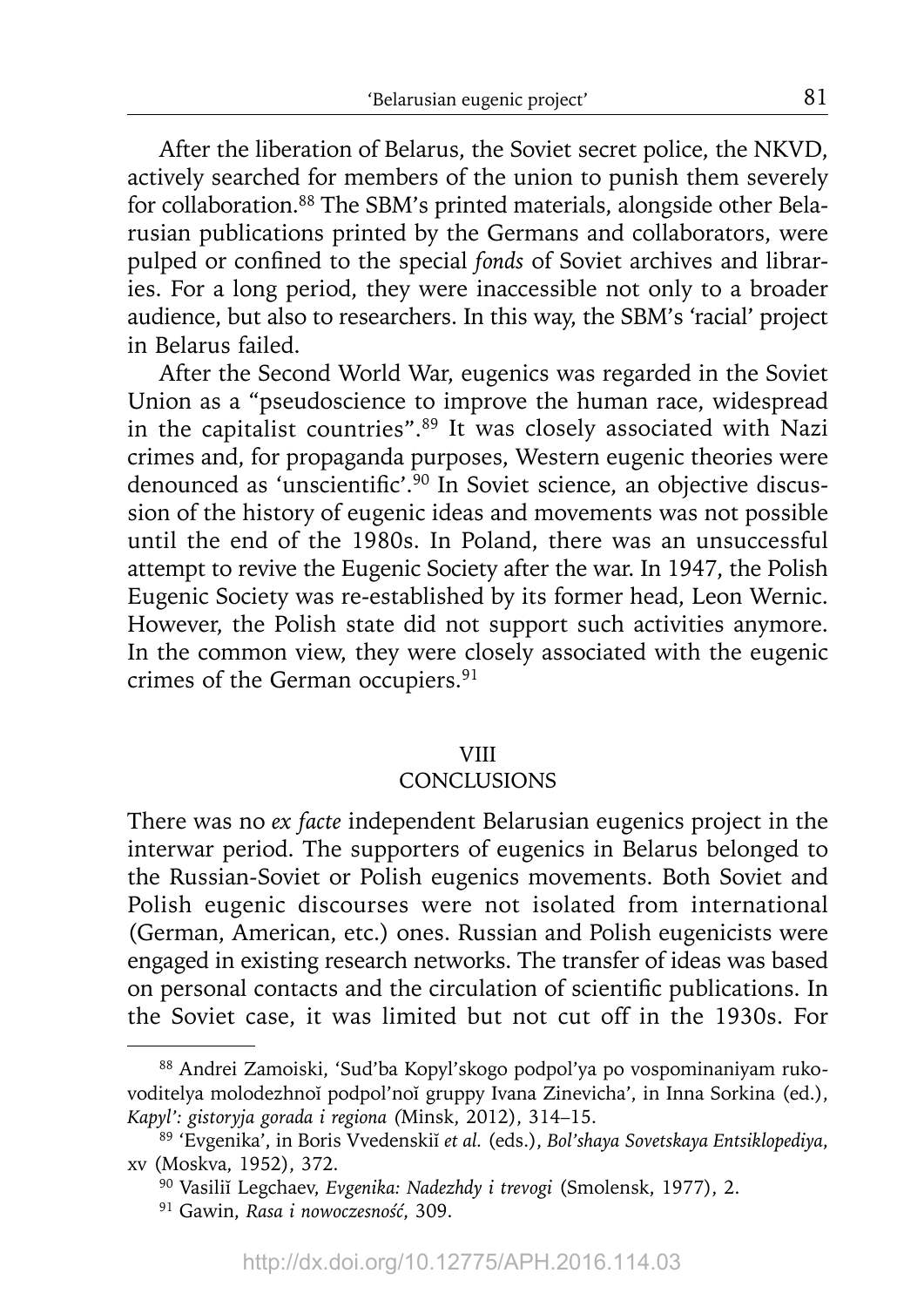different reasons, debates on eugenics barely reached Belarus. This republic did not attract experts such as Kol'tsov or Filipchenko, who could encourage colleagues to join the ranks of the eugenics movement. In the 1930s, Kol'tsov was invited to Minsk as a worldrenowned biologist, but not as the founder of Soviet eugenics. The favourable period for the development of the Soviet eugenics coincided with the period when Soviet Belarus had to rebuild its healthcare system and establish a system of higher education. From the beginning of their activity, the newly established higher educational institutions in this republic developed according to Soviet norms and were strictly controlled by the Communist Party. Consequently, they were not open to ambiguous Western theories, which later were labelled as 'bourgeois' and 'fascist'. The dissemination of eugenic ideas among the population required the population to have some level of literacy. First, in Belarus there was a pressing need for propaganda promoting basic sanitary standards among the population. Supporters of this 'modern doctrine' in the Soviet Union focused on the problems of heredity and a healthy marriage, and they rejected the extreme side of 'negative' eugenics. An interest in eugenic theories was shared mainly by medical doctors, albeit only as a potential avenue for scholarly activities (a 'new science') during the revolutionary changes at the beginning of the 1920s. Eugenic theories did not become the subject of a broad discussion in the republic. At the end of the day, as with everything related to scholarly or public life in the USSR, debates on eugenics in Soviet Belarus were subject to the policy dictated in Moscow.

This could have changed as a consequence of the 1939 enlargement of Soviet Belarus. The eugenics movement in the eastern Polish provinces, however, was a Polish-oriented project. The Polish eastern borderlands (with the exception of the university centres such as Vilnius and L'viv) have not been at the centre of the Polish debates on eugenics. Consequently, in the territories of the Second Polish Republic, eugenic ideas did not receive as much support among the Belarusian and Ukrainian populations as they did in central Poland. The reasons were likely related to a lack of initiative from the side of local population as well as a lack of native activists, including medical doctors. A so-called 'brain drain' affected these territories, as the scientists and academics who could have contributed to debates and a eugenics movement migrated to find better conditions in larger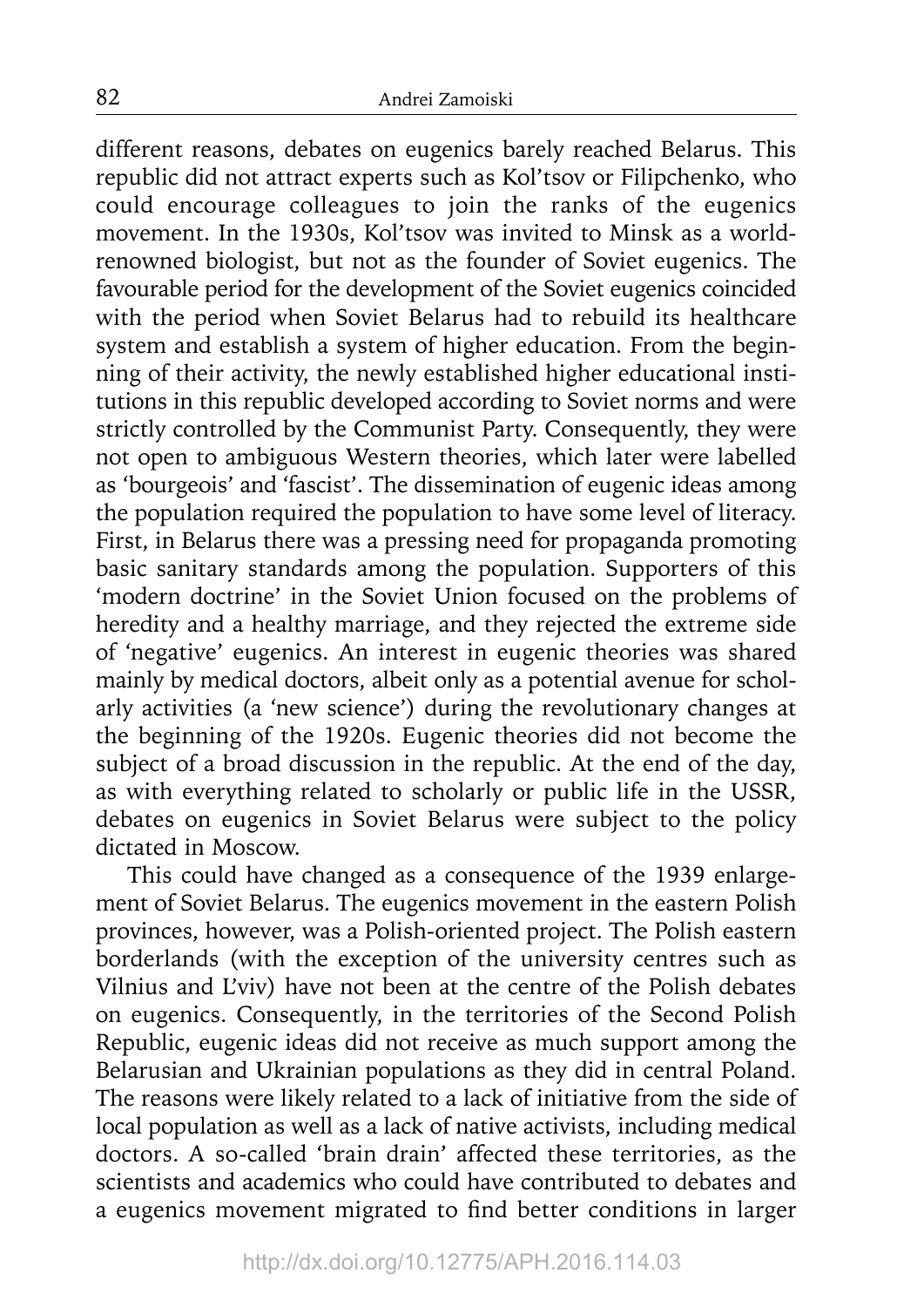cities outside Belarus. This process was also typical for the Soviet state, where the centres Moscow, Leningrad, and Kiev attracted scholars from other peripheral regions, including Soviet Belarus.

The interest in eugenic ideas in Belarus appeared in periods of political transformation (during the collapse of the Russian Empire and the Russian revolutions, the making of the Soviet regime, and, later, under the Nazi occupation of the Belarusian lands). Eugenics in the Belarusian territories managed to win a tiny number of adherents. Ideas on how to improve human heredity, prevent the degradation of the population, preserve a 'healthy family', 'femininity', etc. circulated within medical or political groups.

Under the Nazi occupation, a group of Belarusian collaborators attempted to carry out their own eugenics project closely related to the ideas of 'racial hygiene'. Using nationalist and eugenic rhetoric, they sought to attract a group young people, mainly activists of the nationalist organization SBM. These young people were expected to disseminate such ideas to their families and to the masses. However, the liberation of Belarus by the Soviets ended this project.

During the German occupation of Belarus, the Nazis employed measures of 'negative' eugenics (including sterilization of Jewish women and euthanasia of mentally ill people). 'Eugenics' was identified with the horrors of the occupation, and this facilitated the task of post-war Soviet propaganda in discrediting all eugenics-related theories.

*proofreading Christopher Gilley*

### SELECTED BIBLIOGRAPHY

- Adams Mark (ed.), *The Wellborn Science. Eugenics in Germany, France, Brazil and Russia*  (New York and Oxford 1990).
- Chiari Bernhard, *Alltag hinter der Front. Besatzung, Kollaboration und Widerstand in Weißrussland 1941–1944* (Düsseldorf, 1998).
- Felder Björn and Weindling Paul (eds.), *Baltic Eugenics. Bio-Politics, Race and Nation in Interwar Estonia, Latvia and Lithuania 1918–1940* (Amsterdam and New York, 2013).
- Friedman Alexander and Hudemann Rainer (eds.), *Diskriminiert vernichtet vergessen. Behinderte in der Sowjetunion, unter nationalsozialistischer Okkupation und im Ostblock 1917–1991* (Stuttgart, 2016).
- Gawin Magdalena and Uzarczyk Kamila (eds.), *Eugenika biopolityka państwo: z historii europejskich ruchó w eugenicznych w pierwszej połowie XX w*. (Warszawa, 2010).